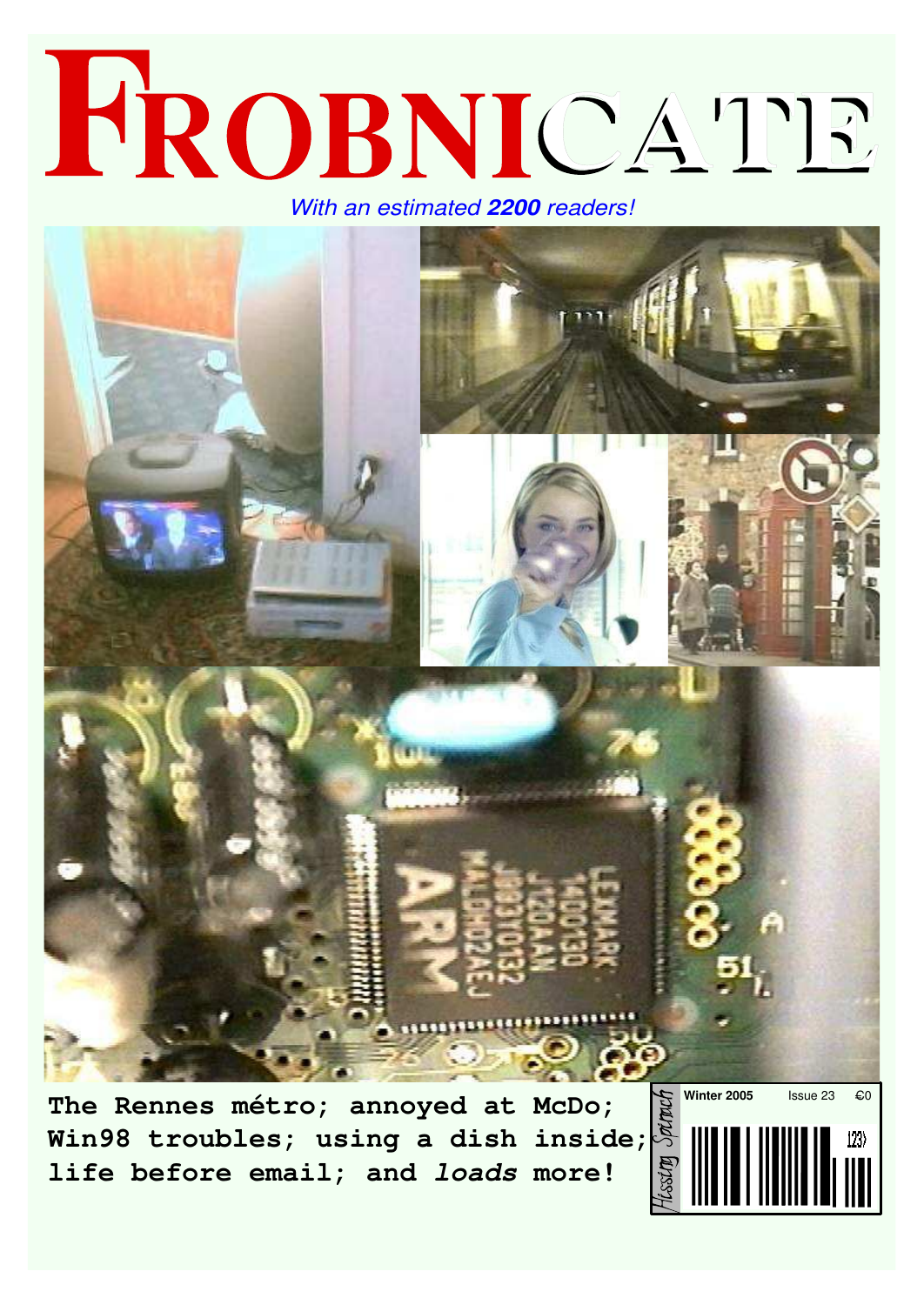|  |  |  | Page 2 Index                                            |
|--|--|--|---------------------------------------------------------|
|  |  |  | Page 3 Editor's Notes                                   |
|  |  |  | Page 4 If it ain't broke                                |
|  |  |  | Page 7r The Frobnicate Quiz                             |
|  |  |  | Page 8 Concerning spam                                  |
|  |  |  | Page 9 Love letters                                     |
|  |  |  | Page 11 Life in France                                  |
|  |  |  | Page 12 Using a satellite dish indoors by Ewen Cathcart |
|  |  |  | Page 15 Programming on the other side                   |
|  |  |  | Page 17 The Lexmark z23                                 |
|  |  |  | Page 18 Go figure                                       |
|  |  |  | Page 22 The spArchive                                   |
|  |  |  | Page 23 "Bringing it all back home", almost             |
|  |  |  | by Stephanie-Jane Murray                                |

#### **Credits:**

Designed, written, and created by Richard Murray. "Using a satellite dish indoors" written by Ewen Cathcart. ""Bringing it all back home", almost..." written by my mother. :-) Images that are not my own have attribution.

- **a. You may print this document provided it is unaltered.**
- **b. This document may be freely distributed in an unaltered form.**
- (if you wish to convert this document to a different format, please contact me *first*) **c. You may not charge any fee for passing on copies of this document (in electronic or printed form)** *except* **for "reasonable" media/printing/postage fees** (which total no more than 5 euro; approximately £3.50 sterling or \$6.40 US dollars)**. Please note that nobody is 'authorised' to provide printed versions of Frobnicate, so obviously we are unable to control the quality of any such prints made.** Frobnicate incorporates colour images/logos. Don't settle for black & white unless it's *very* cheap!
- **d. The contents of this document are Copyright © 2005 Rick Murray, unless otherwise noted.**
- **e. All reasonable care is taken in the production of this document, but we will not be legally liable for errors, or any loss arising from those errors. As this document may be of a technical nature, do not do anything you are unsure of. Reliance is placed in the contents of this document at the readers' own risk.**
- **f. You may quote sections of this document for review purposes as is provided by European law. There is no requirement to ask for permission first, though it would be nice if you did in case I may be of assistance to you. This does** *not* **permit the reproduction of entire articles.**
- **g. This document, and any legal issue relating to it, is governed by European law.**

The Frobnicate website − where you can also find the previous 22 issues...

### **http://www.heyrick.co.uk/frobnicate/**



**Keep in touch!** *heyrick -at- merseymail -dot- com*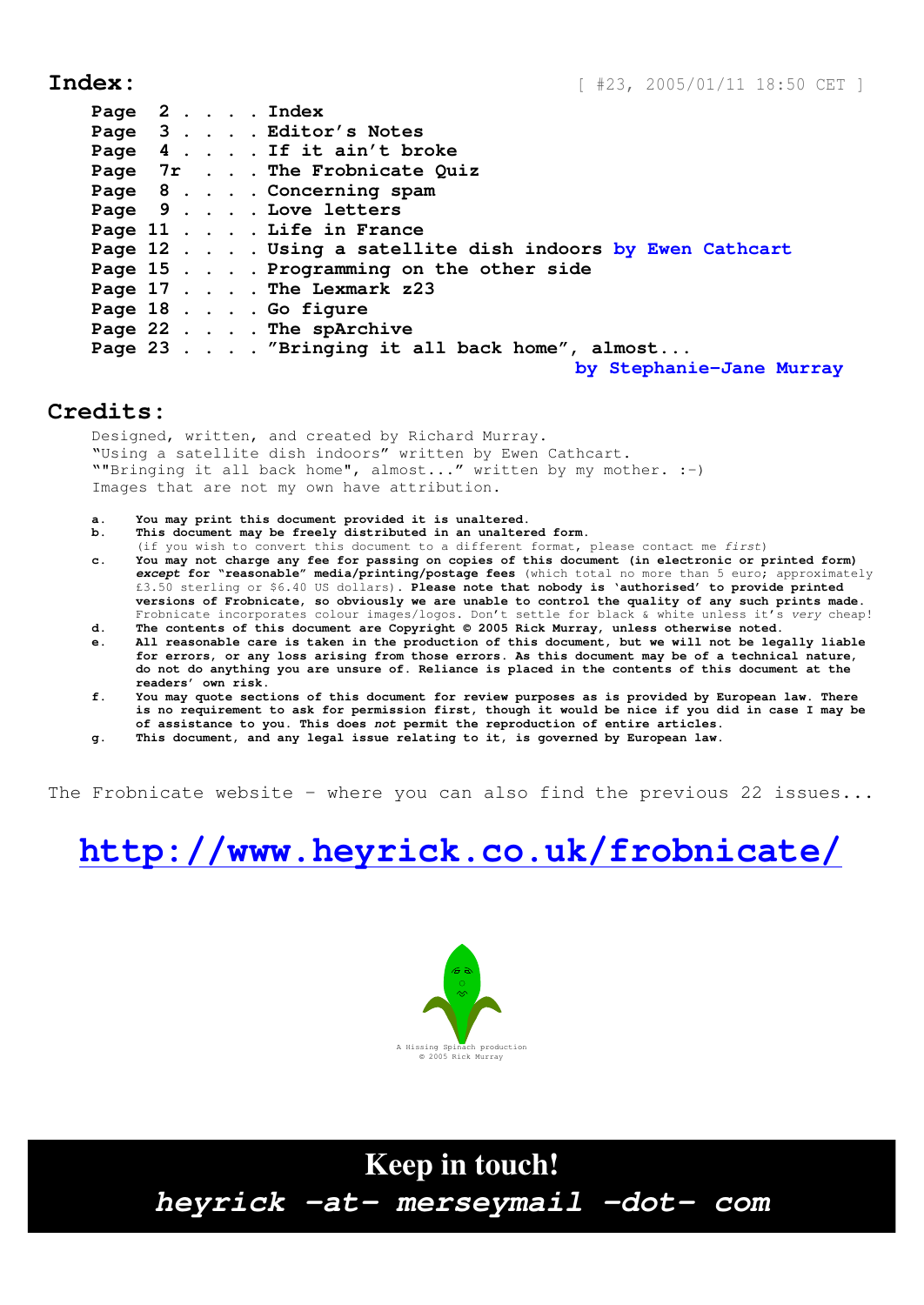## Editor's notes

I was pleasantly shocked (amazed, actually) at how many people actually read *Frobnicate*. A good number of you discovered the previous issue before its "official" release notification. People from Germany, the Netherlands, California... and places that I have no idea where the domain name represents!

It does, though, make it a tad depressing that I receive such a *small* amount of feedback from y'all. The PDF version was downloaded over *two thousand* times, the OvationPro version more than two *hundred* times... And the replies to my surveys and questions? Knock off another zero, and even that is more! Come on people – this is intended as something we can **all** share and enjoy. Do you want to hear my skewed political views *again*? If not – **write something more interesting!** It doesn't have to be nerdy at all. The person in California... What is the place like? I have visions of *The Red Hot Chili Peppers* and movie stars, but I suspect I'm stuck in an era of Burt Reynolds movies and Valley Girls... You can talk about practically anything!

Anyway, I have yet to write some software to count up things like downloads/domain, and PDF/OvnPro downloads, etc. Potentially *two and a half thousand* readers! Okaaaaay...say something sensible. Erm... :-)

I have gotten into MP3 in a big way. I don't mean the download scene (rather hard, what with only getting internet at the local library!), but I've discovered that I can store a large number of songs in a small amount of space. So I am MP3ing various CDs direct to harddisc. Set up WinAmp's playlist and no more do I have to mess with swapping CDs. I can cut out the songs I don't like, and randomise the lot for a change. What better to freak out parents than to nestle a Dylan track between two Amy Lee (Evanescence) numbers?

Even better, I can (hopefully in the Spring) get a cheap MP3 CD walkman so when I mow the grass (or whatever) I can drop in a CD full of MP3s and listen to all my favourite songs without the hassles of CD swapping (which, when you're in the middle of a field, is marginally *more* hassle than dropping another disc in the caddie). I just find it nice that it sounds (to my ears) mostly the same yet only takes 4-5Mb for 128kbps and 7-8Mb for 192kbps per song. Some stuff is 192kbps as an experiment. Sounds the same as 128kbps to me!

This issue almost wasn't to be. The first article "If it ain't broke..." explains why. Looking back on it now, as this machine works (touch wood!), it is almost comic. Or maybe Comic Sans? Okay, that was scraping the very bottom of the joke barrel.

In this issue there is no code, so you can give your brain a rest. It is the start of the new year, and this condition should, rightly, last until around May at which time it can become *summer*. This means we don't have to do any actual work, or thinking, until Autumn – and by then we'll have an excuse for then too.  $:-)$ 

In this issue we'll hear from *Ewen* on using a satellite dish indoors (yes, really); and my own mother concludes the Winter 2005 issue. In amongst those gems, plenty of witterings from me!

With the exception of mom's article (which was written on an Acorn A4) and Ewen's article (which was written off-site), this entire issue was *created* using the Windows version of OvationPro. The PDF creation rests in the RISC OS realm as Ghostscript 7.04 and CutePDF Writer misposition the characters and muck up the ligatures.

Well, that's it for the editor's notes. Enjoy *Frobnicate* issue 23!

Note the new email address. The old one still works, but this one is more direct, quicker...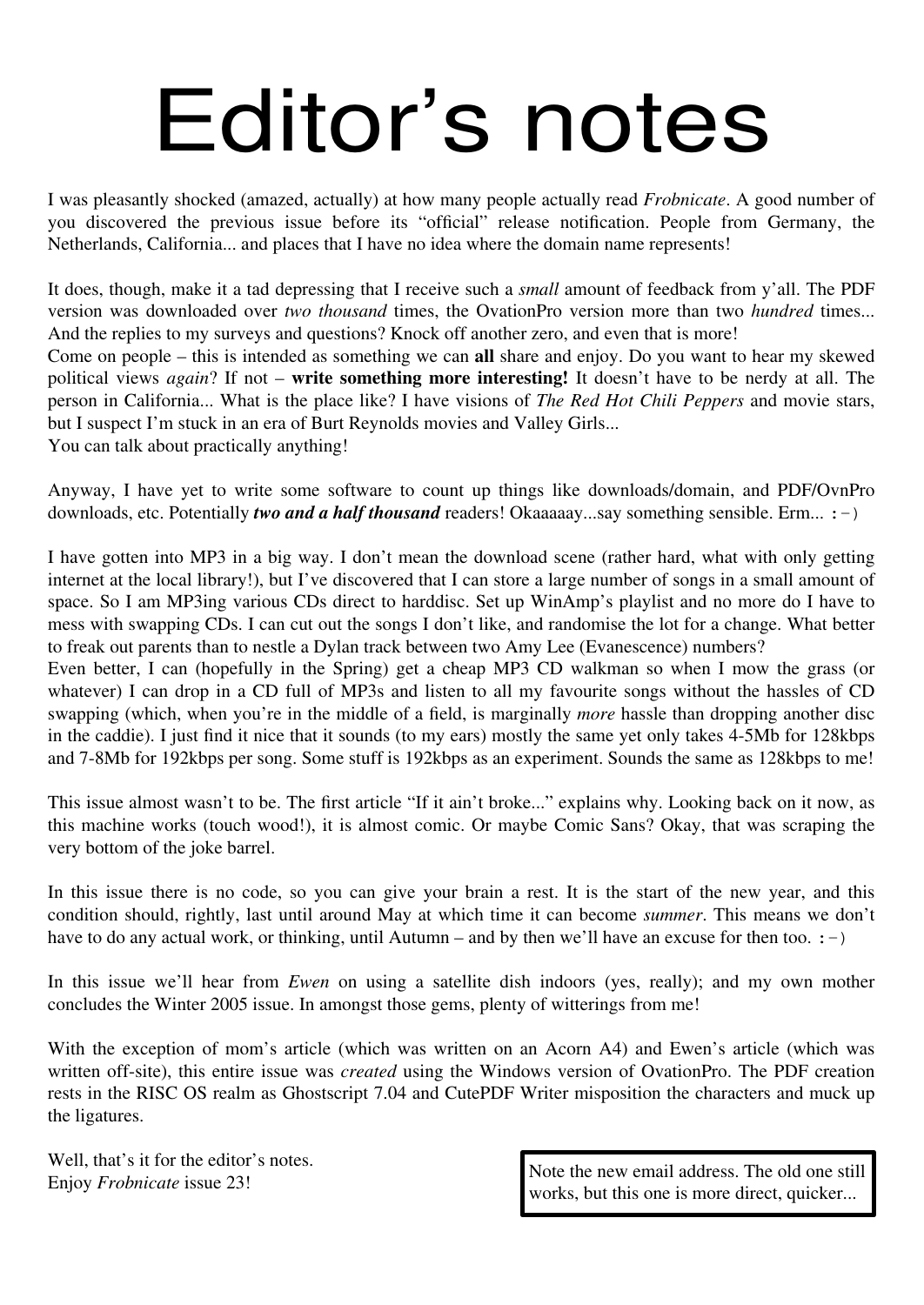## If it ain't broke..

This little story will no doubt be found highly amusing by Windows certified (emphasis on the "certified") nerds, and may even strike a chord with the rest of us. Either way, it should be taken as a warning...

This Acer Travelmate 514TXV (with Windows98 SE) didn't start off life as mine. And, through time it has had a variety of software installed and removed – some of this by myself. I don't know exactly what the previous owner had, I remember wading through the system registry removing all traces of Gator.Com software. A nice little utility to check, on-line, that your computer's date and time were bang on. Sadly, though, it was slightly more insidious, including an uninstaller that appeared to simply remove the start menu icons. The gator service was still loaded at startup.

So there I am, looking with *RegEdit*, thinking what an utter load of crap is inside the registry. I need a tool to scan through for garbage and remove it. While I'm there, can anybody tell me what DLLs in Windows\System are *actually* necessary? I don't mean a crappy "scan the registry and see if its usage count is zero", I mean scan *every* application on the harddisc and map what calls what. After all, UninstallShield often pops up messages like "BoingZebedee may be a shared resource, sure you wanna kill it?" and you scratch your head and think "How the hell do I know?"

If the system is going to dump garbage into Windows\System, can't *something* maintain a list that you can look at? I mean, if that DLL is only supposed to be used by Mookie v2 which you deleted weeks ago, then it is safe to remove it. On the other hand, if VisualBasic still wants it, it'd be best to leave it in peace for upsetting VB incurs karmic disarray and giddy feelings.

It is staggering how much crap accumulates within Windows. DLLs, VxDs, OCXs, and some stuff that seems simply to exist for the sake of filling up the Explorer view in really big screen resolutions!

So I find a program called *RegVac*. Version 2 I *think*. So I let it get on with an automated clean.

Fine. Cool. I reboot.

That is when the problems begin. The system detects

"ACM Battery" (I *think* the initials were 'ACM'). It nicely installs the drivers, which are all present in Windows\Options\CABs. Thank you Windows98. Now why the hell are you broken? In fact, you are so broken I can't even Ctrl-Alt-Del. The whole shebang has taken a nosedive into oblivion, rather like Las Ketchup's career once everybody got sick of the ketchup song. So I reboot.

This time into Safe Mode. Well, it is safe mode right? So I can install/deinstall the hardware 'safely' right? Balls.

Various drivers aren't loaded. Safe mode allows you to do various tweaks to resolve conflicts and crap, but don't ask it to install a new bit of hardware. It doesn't want to know. So in a bit of reverse psychology I disable the power management.

Win98 boots, correctly. I look through the help for troubleshooting and it looks as if the recommended method is to "run SETUP to correct this problem". Fine. I'll do that. Only, Setup seems to insist on totally re-installing Windows.

Like, whatever.

I installed Windows on top of Windows, so it'll hook into my existing registry so I don't need to re-install everything.

I know that this is a Microsoft product so sooner or later it'll want a registration key. Some stupid bit of paper I lost ages ago. Now Microsoft can't accuse me of using a pirate copy since it is right here on a CD that says "Recovery CD Travelmate 510 series" in big letters. Luckily they aren't entirely smart so the key will be found at:

HKEY\_LOCAL\_MACHINE\Software\Microsoft\Windows\CurrentVersion\ProductKey I very nearly published the key here just to annoy Microsoft; retribution for the hassle they're causing me.

Because this story, it ain't over.

Hell no! We've barely begun.

Two *hours* pass. Sure enough, it asks for the key. M3WBP etc etc.

And Windows98 boots. With my Alyson Hannigan backdrop and the various startup services (*WinAmp*, *QuickRes*, and a bunch of other crap).

But, problem! No mouse.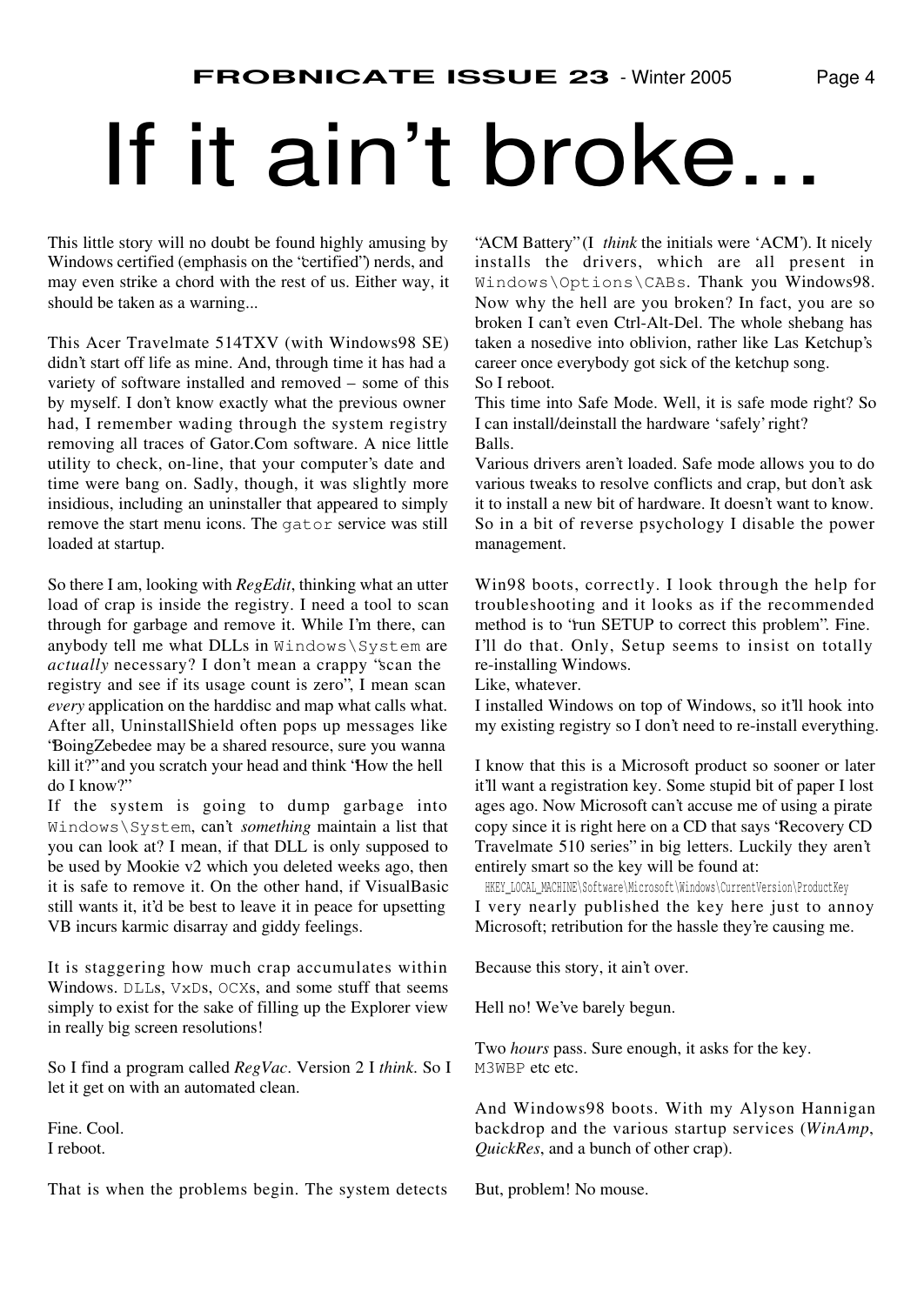So over I go to System devices. There's a problem. Running SETUP will fix the problem. It says so, right there on the window. You have NO idea how I'm having to bite my tongue from sliding into obscenities as *another* two hours pass. The first thing the Windows installer says as the actual install gets underway is "Relax as Windows installs on this machine". Somebody, somewhere, is laughing at me.

By the way, Dr. Watson was totally useless. It installs itself on the system tray and wants you to click it to invoke it. And, you know what? I've not yet found a keypress that gets you to tab around the items in the system tray. Is it even possible?

Well. This is a good start. Windows98 detects "IRQ <something> for PCI steering". What the hell? Even worse, it detects several of them. And a composite power supply, in addition to the *three* that it already thinks I have. Somewhere along the way it also re-installed a new system timer and PC speaker, which are in a state of conflict with the ones already installed. I look in the settings and **both** things are using identical settings, are you telling me Windows is too bloody stupid to notice *that*?

Troubleshooter says, quote:

"If the device appears twice, but you have only one such device installed, remove all occurrences of the device and then reinstall it.'

So I remove all of this conflicting stuff. Windows doesn't want to find it when scanning for hardware, it seems that it is only interested in "non-PCI" devices.

So I reboot. It'll find it that way. Maybe it'll even find the mouse...

It does. It re-installs it all. Incorrectly.

Never mind, it seems to work. But...

...*still* no mouse. I know Windows is traditionally good in a mouseless state (unlike RISC OS), but it is rather difficult to even pretend to be productive without the friendly pointer. This isn't Windows 3.11 y'know!

#### I reboot again. Has it *finally* sorted itself out?

Well, actually, no. There is some problem with VMouse.VxD. It exists. Probably missing from the registry, Windows seems to depend more on what the registry says than any attempt at actually looking at the referenced device. But that isn't the best bit. ZVSwitch.VxD is upset too. Some bad VxD call in it. Most likely to the VMouse.VxD that it didn't want to load not a few seconds ago.

*DO NOT TOUCH THE TOUCHPAD!* If even so much as a cat's whisker comes into contact with the touchpad, it is instant reboot time. No blue screen, no "I'm scared and want to wet myself – abort, retry, ignore" message from Windows... No, the screen goes black and the next thing I see is the Acer startup logo. *Total annihilation*!

Screw this.

I rename C:\Windows as C:\OldWin.

I try to run Windows setup. It doesn't want to know. So I make \Options\Cabs as a directory. It still doesn't want to know. I copy  $WIN$ . COM from the old Windows to the new directory. Now it installs (go figure). This time it takes *three* hours to install. Maybe I need a defrag by now? God knows my mind does!

But, problem. It misdetects several key items of hardware. The sound stuff, for example. No problem, I set up the right drivers. But, why is this Windows trying to be smart? I mean, Windows 95 asked me to confirm that it correctly detected the hardware. This one just goes ahead and does it. Again, *incorrectly*.

Reboot.

#### *YES! It works!*

Now the bad news. EVERYTHING has to be reinstalled. Actually, Word runs – it just whinges that the registry settings are corrupt. Actually, Word, you don't *have* any registry settings. Just shut up and load before I take a pump-action to your ass...

#### Can't play DVDs.

You'd have expected, since this thing had *Mediamatics DVD Express* installed, that you might find this on the recovery CD? Noooo. That is too much like logical. So I search the old registry (I exported it as a REG file before giving up on the old Windows) for Mediamatics and DVD express. I copy a few DLLs and import a few registry options. DVD express first complains that the region is incorrect (it isn't – I watched this DVD just three days previous) and then it says no drive or disc can be found. I drop in American Pie 2. Maybe that yucky Interactual will work? No. It says the Mediamatics driver is the registered driver, but that there is no registered driver. What?

I then try WinDVD Platinum. It tells me it cannot install on a non-French computer. A moment in control panel's Regional Settings fixes that. But then it tells me I need DirectX 9 (I have 8.0a) and some other stuff like a newer Windows installer. Sod that, it's too much like bother.

I find "VLC 0.7.2" by VideoLAN. It is small, it is powerful (LOADS of options!), and it is free. Some DVDs seem to cause it to crash in certain places, but I notice that there's a newer version on the VideoLAN website. I'll get it someday (it is 6Mb).

VLC appears to "not care" about DVD directives like "don't fast forward through the copyright blurb" and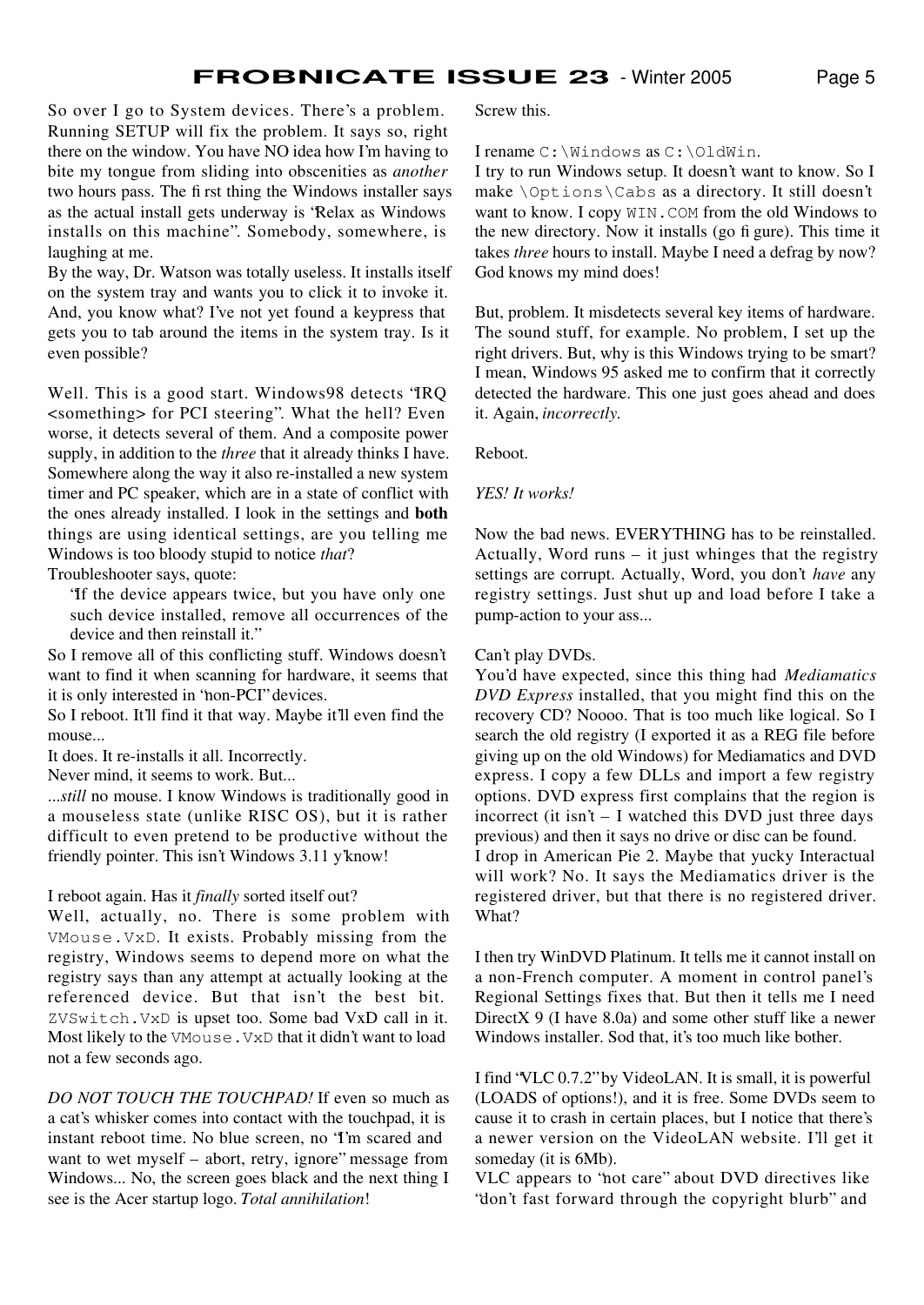"don't allow the language to change". It'll do it anyway. On one hand I'm really happy that I can watch DVDs but on the other hand I'm getting used to it crashing for no apparent reason, or failing to show me a picture. In fact, it appears to have read my monitor type and set itself up as 1024x768. The fact that I always use 800x600 (less noise on mom's LW radio) seems to have escaped it's notice, however the configuration options allowed me to change size. This things has good keyboard control and so many features it is scary. If it was a tad more stable then I would recommend it for a simple and definitive DVD/MPEG player. [*update*: *Try "Media Player Classic", it rocks*]

I suppose you think the story is over now? Nope!

The machine enters standby or hibernate, but freezes coming out of it. I install the power management tool that I finally discovered on the recovery CD after lots of looking! It is totally useless. The tool does not log to disc, so if the fault is between restart and getting something visible on-screen, you might as well not bother.

Using *MSConfig* I switch to diagnostic "Selective startup" and don't load anything. Progressively I add more and more things to the startup sequence.

I have narrowed it down to three points of failure, any (or all) of which prevent Windows from restarting:

- 1. IRMon. I don't know what, it used to work. Don't use IrDA anyway...
- 2. LEXSUPMAN. A Lexmark utility to, I think, prod the printer at standby and restart. Works fine without it.

And, you will NOT believe this...

3. PMTSHOOT

Yes! Microsoft's own power management troubleshooter crashes the system on return from a standby situation. I know it says it takes longer and runs slower due to PMTShoot, but I gave the damn thing FIVE entire minutes to do whatever it does. It'll boot from fresh, but it won't restart.

I'm still running my Windows in the Selective startup as I have not gotten around to locating where Windows decides what to load at startup in order to erase the things I don't want it to do.

Not only is Windows98 now running, but: *Dr. Watson found nothing obviously unusual.*

If I had a hundred euros in disposable cash, I'd buy an external CD burner and ghost the entire harddrive to CDs because I don't fancy going through this crap again.

Several days pass.

Mostly everything else needs to be reinstalled. Visual Basic 5 needs to be coaxed into knowing that I really *am* licenced to use COMDLG32 in my project. Little hair-raisers like that. And, I need to patch the VBP file directly as those CLSID thingies are, now, all different so it can't even find those OCX files. Like I said, it asks Windows instead of looking in a logical place.

Well, I got what I wanted. My Windows \System folder is nearly 100Mb (!) smaller. The system registry files are 1.4Mb smaller. The system starts up faster too.

But... Why does Windows insist on scanning for new hardware? Can't this be switched off? I mean, how often does anybody *add* stuff to their machine? Why is SETUP incapable of fixing the problems it is supposed to fix? I liked the Windows 3.1 SETUP that'd ask you what monitor/mouse/keyboard (etc) you had installed. And, finally, I think *PMTShoot* is "indicative of the entire situation", a diagnostic utility that makes things worse. Stupid crap! Yes. I'm pissed at Microsoft. Oh yes, they'll ensure that I enter the licence key at EVERY re-install, but will they confirm with me that the mouse settings are correct? Will it fix a damaged registry?

Oh no. No way. It ain't *that* smart.

What gets me most is this was caused by an attempt to tidy out the mammoth amounts of cruft that Windows accumulates.

So the moral of the story: Let all the silage pile up inside Windows. If it ain't actually broke, *leave it the hell alone*!

You might be thinking that a concluding sentence like that would imply that this whole sorry tale is now over. No, there's more... I installed OpenWatcom. I don't like the way a lot of stuff insists on putting itself into the root directory, so I decided to place it in  $C:\P$  rogram Files\watcom. Fine. It needs a bunch of environment variables, so I reboot as requested (can't Windows do this sort of thing on the fly?).

Upon loading the ESSSOLO driver, MSGSRV32 crashes. It is one of those crashes where you can choose "Ignore" or "Cancel" depending upon your mood because without MSGSRV32, Windows will progress no further. You can pop up the Ctrl-Alt-Del window but there are no tasks to kill. You click Shutdown and it does nothing. I suspect this is, in RISC OS terms, akin to yanking SharedCLib out from under RISC OS. Well, maybe not as RISC OS will start and run the desktop without it, but you get the point. MSGSRV32 is a pretty important bit.

I'll skip the frustration and the many glasses of wine it took to reach a mental state capable of handing this problem and I'll ask you if you know what the problem was. I'll give you a clue, Windows safe booted okay, and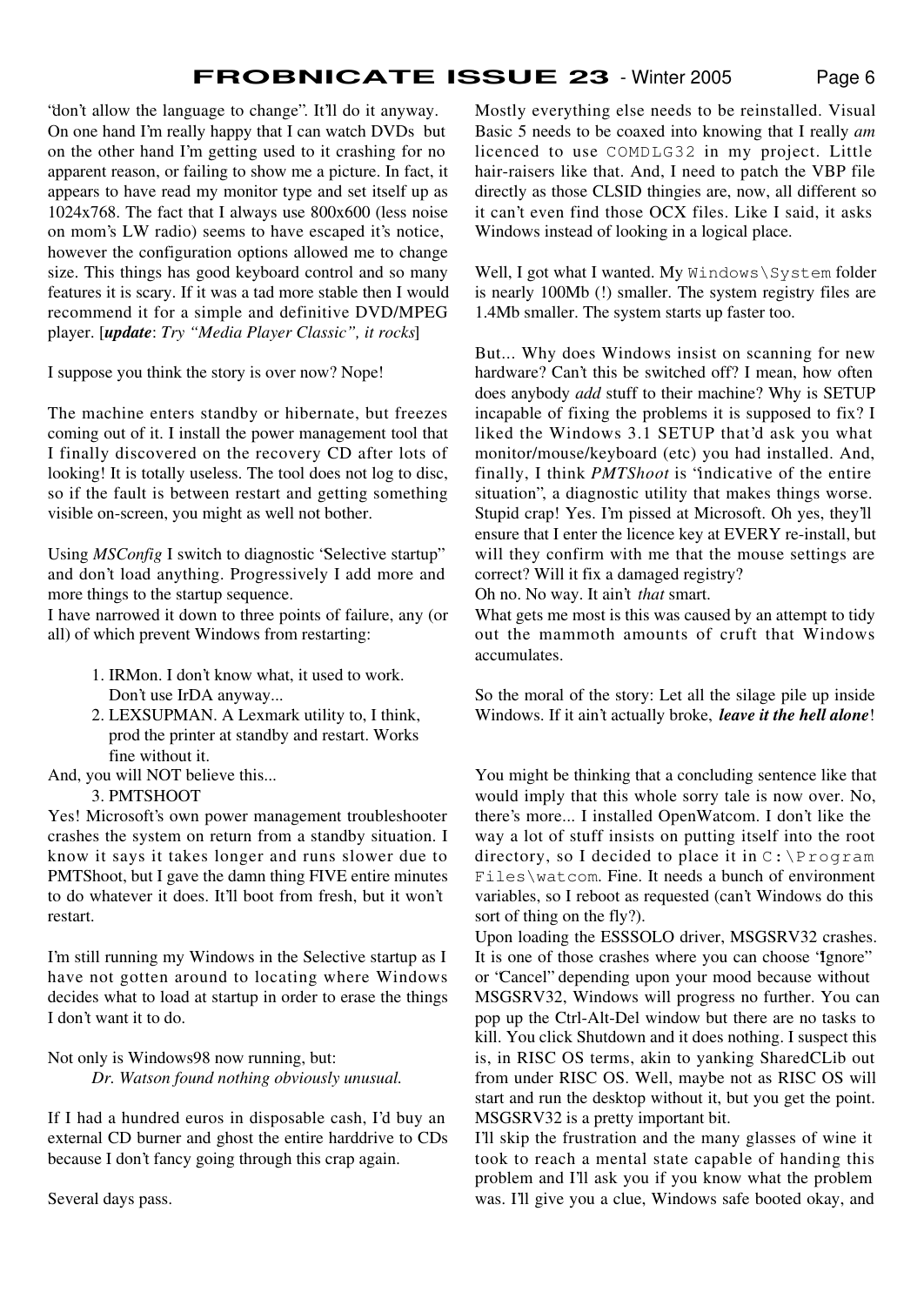reverting to a known 'good' version of the registry did bugger all to fix the problem. Give up?

Here it is. The OpenWatcom installer altered the DOS PATH variable. So now it was:

PATH=C:\Program Files\watcom\bin;blahblah;%PATH% It didn't actually *say* "blahblah", it's just that there was a bunch of other things that, really, are totally irrelevant. To fix the problem, I amended that to:

PATH=C:\Progra~1\watcom\bin;blahblah;%PATH% The fault was that DOS only saw as far as "C:\Program" and assumed everything else was a parameter of some sort. Actually, no, the fault was the Watcom installer – knowing that it may be used in a situation with long file names in use and knowing that it will need to alter the DOS PATH variable – failing to write a DOS-friendly path. This path was first used by the ESSSOLO driver and, well, things fell apart. And it could be argued that DOS is also faulty for a partial implementation of long filename support.

Now, if you'll excuse me, I have some hard decisions to make...

Shall I drink myself unconscious?

Shall I repeatedly slam my head in the shed door?

Shall I stab myself to death with a meat knife?

Pour petrol out of the mower's tank and over me and grin as I light a match?

Perhaps I can fire up the mower, wrap a coathanger around the dead man's handle and go lie on the ground in front of it?

Maybe I should hotwire mom's car and go to Paris and drive like the French?

Actually it is winter now. I should drive à la method française up Col d'Obésque. At least when I go sliding into a forty-thousand foot plunge, it'll be a hell of a view!

Decisions decisions, but all options are surely less traumatic than what I've just been through here!  $:-)$ 

And yes, I can hear Ewen now ... " *he's been watching The Horror Channel again!*" True, Ewen, true. All of you with a Digibox pointed to 28.2°E, turn to channel 330 in time to catch "Asylum Night". It is a perfect movie!

Endnote: Well well well... Just looked in System devices and I have only *one* composite power source, and *no* ACM battery. I do have a bunch of ACPI things, including an ACPI battery. As for this PCI steering weirdness, none of that – anywhere!

Kinda makes me want to rip out this Celeron and whack in an ARM to I can exist in the niceness that is RISC OS...

### -

In the last issue I presented you with a picture and asked you to name the person.

This one stumped you, though I'm not surprised!



This is *Viktoria Krantz*, a Swedish performer. You'll find more about her on her website:

http://www.viktoriakrantz.com



Here she is performing live alongside the Russian *Irina Slutskaya* (who improvised her skating for this song).

This picture is from the 2003 Ice Dance Gala performance; held in Mälmo, Sweden.

### Who is this issue's happy person?

 $\blacksquare$ 



website. with a J-Tfgf;MdNhM`H9RjikTalbRmA NhMn?of course!

Answers to:

heyrick -atmerseymail -dot-com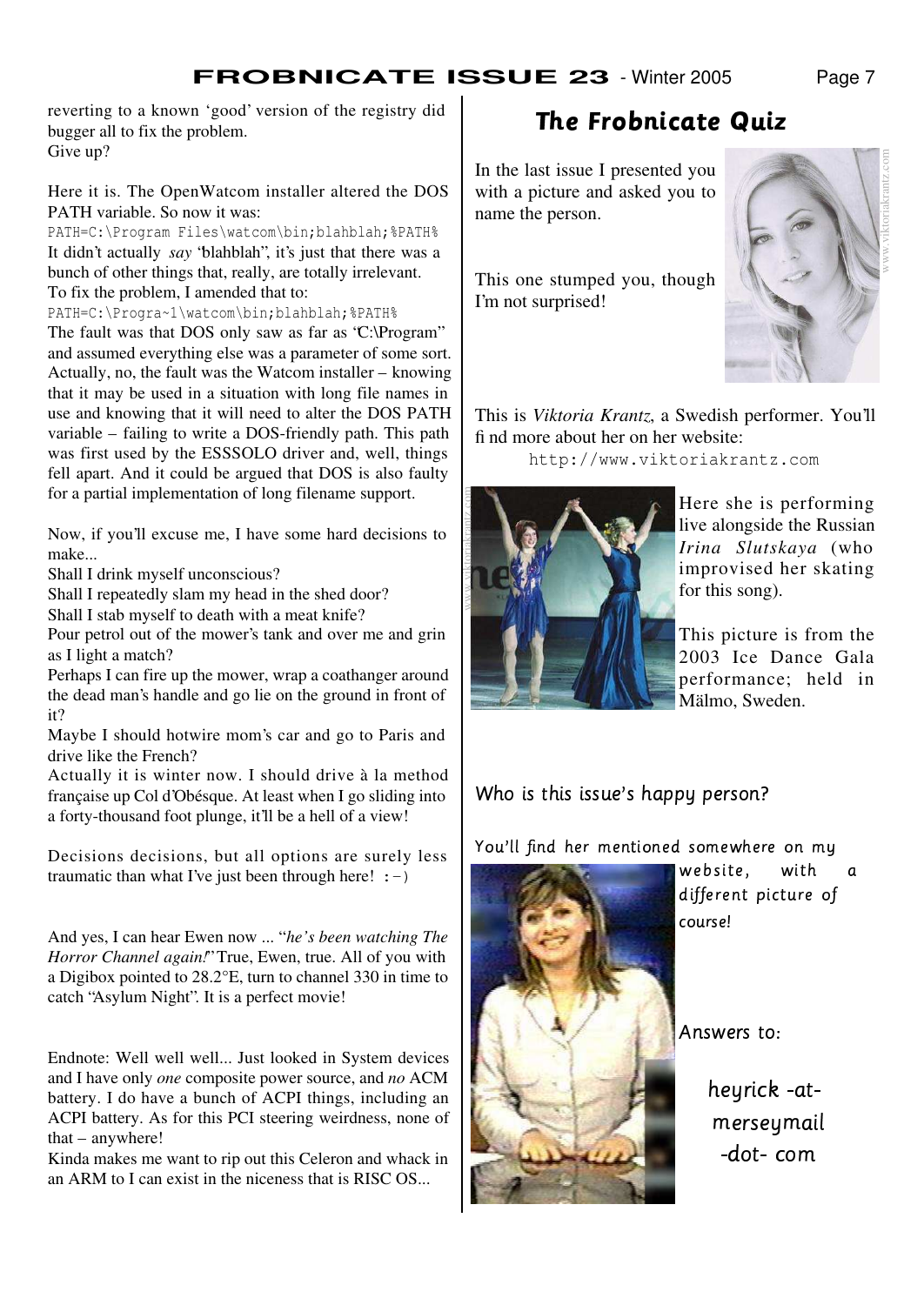## Concerning spam

From BBC*i* 2004/12/07:

### **Anti-spam screensaver scrapped**

A continuous campaign to bump up the bandwidth bills of spammers by flooding their sites with data has been dropped.

Lycos Europe's Make Love, Not Spam campaign begun in late November but its tactics proved controversial.

Lycos has shut down the campaign saying it had been started to stimulate debate about anti-spam measures and had now achieved this aim.

The anti-spammer screensaver came under fire for encouraging vigilante activity and skirting the edge of the law.

When I read things like this I can't help but wonder if the people that bring such actions 'under fire'' are so insulated from on-line reality that they don't even know what real spam looks like! Need I remind you of the person that sent, to a large company, a copy of a malicious email that one of the company's machines had sent. The company mail server quarantined and deleted the message because it contained obscenities. Well, where was the filter when the mail was on the way out!

[you might ask why the sender didn't edit the message – that would be bad sysadmin practice, you should send an EXACT copy of the message, not a multilated one]

It's the same sort of deal with spam. Anybody that thinks we are complaining about email adverts from *Reader's Digest* and *Argos* need a serious reality check. Over the past few months I have deleted spam telling me in no uncertain terms why every Muslim on the planet should die (and latterly Sikhs). I have been offered my very own Asian girl for around \$17,000 (USD) and the youngest age I can pick is under ten years old. The reason I'm vague is because I am used to click'n'kill to remove spam. Anyway, the crowning achievement must go to the spam that provided a link directly to a PDF document that claims to teach me how to rape a woman more effectively and as a bonus it'll teach me how to beat a woman so that it'll hurt like hell while, generally, not being so visible. Of course, all of this is perfectly legal, right? To take action against it... Well, that would be skirting the edge of the law. Oh, okay. That makes sense...

So let's put it to you another way. Can anybody give one single reason why we shouldn't make life as difficult as possible for pro-spam providers? After all, who has recently received a spam that was welcome?

I sure as hell wouldn't want people openly offered documents on how to be a more effective rapist. In fact, there is no single freedom-of-speech it-is-in-the-constitution excuse that would permit a person to go on television and present such a thing. Why do some people defend this excrement just because it flows through a different media channel? Before you argue that closing them down is against their 'rights' and their 'freedoms', consider the massive majority who want to exist within perfectly boring 'normal' lives, and do so in safety. The world is bad enough without *this*.

Ignore the wolly-minded liberals. It is up to *us*. Yes, *us*, to attack spam distribution points as hard as we can. Governments will always fail to 'police' the Internet because they exist within boundaries and it doesn't. Therefore it is up to us to make the Internet a spam-unfriendly environment *before* the governments react in the only way that is truly open to them, before they decide to restrict what comes into their countries, and thus destroying the freedoms implicit within the concept of the Internet.

And if this is a vigilante action, **so be it**. It beats doing nothing while the situation gets worse and worse and worse. If for no other reason than I'm sick of looking at this filth, and I'm sure most of you are too.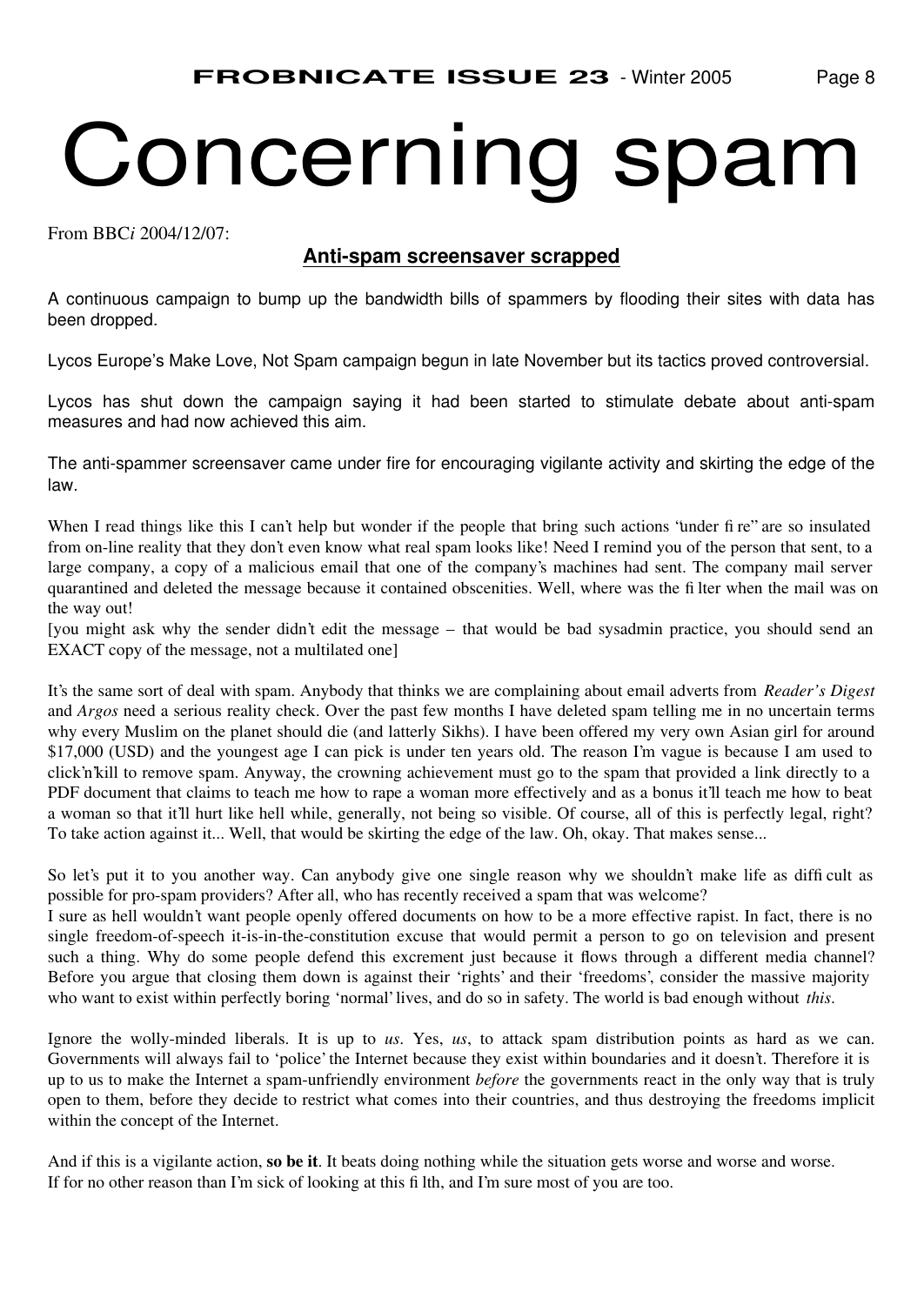### Love letters

With the continual problems of the British Post Office and the growing sense of "people aren't bothering to write to each other any more", I think it has come time to stand up and defend email.

Or, to put it another way, to explain why so many people are leaving *Royal Mail* (and the like) behind.

Clifford Stoll writes in his book "Silicon Snake Oil" something along the lines of "if a letter is lost in the post, it gets looked into, but a lost email is ignored".

I think maybe Clifford is stuck a few decades back where every Mountie got his man and the postal service bent over backwards to deliver mail, even incorrectly addressed items. In the eighties, I correctly received letters with addresses that even **I** couldn't figure out. They tried.

This was the year that was – 2004. The year when *Royal Mail* tried to shake itself up, yet despite this renewed enthusiasm, they apparently managed to fail every single one of their targets. Loyal employees find themselves out of a job because, well... do we blame the foreigners who work for less? Do we blame the management (not just those at the top but the thousands 'in charge') for doing such a pathetic job? Do we blame the government for selling it off in the first place?

**2001**. My bank account was hit for around £75 in charges. Why? My pay never turned up. I had a heap of outgoings to dispatch the day after my pay went in. It should have worked perfectly. Like clockwork. Only my time-sheets never turned up at the office so pay was held up. Upon contacting the post office, we (my mother and I) were initially told that the letter was incorrectly addressed. I pointed out that it was addressed *exactly* as described on their website. I saw it go through her mind, but she didn't have the gall to suggest the web site was wrong. Instead she said that if we want to be sure that a letter arrives, then we should either send it by registered delivery or we should deliver it ourselves. As a consolation prize we got a book of stamps. So there you have it. I lost a healthy chunk of my pay in bank charges and all the post office could do was say "too bad" and give us some stamps. The letter had gone to Northern Ireland, for some reason best known to Royal Mail...

**2002**. I paid £8 for an A3010. I wasn't interested in the

computer, I have plenty of Acorns. I was interested in the mezzanine pre-ARM250 inside it. I'd like one of those. The person selling it said it was only going to cost me £8 so I might as well have the whole machine. Fair enough. *ParcelForce* got it as far as Aldershot. Then, following a long series of phone calls and visits, somebody told me that a subcontractor does the actual delivery. In the *TWO* miles between where I lived and the sorting office, it vanished. They knew they were onto a good thing as I was leaving for France in two days. I continued checking up on it for a few months after, and people promised to amend my 'file' with new information that never actually happened (like, I had a mobile phone, three times I gave them the number...). What do they care? The final straw was that Autumn when I was told, in no uncertain terms, that my reference number was not recognised, go away. Apparently *ParceFarce* had split away from *Royal Mail* and later got sucked back into them. I don't know, I don't care, it just seemed like somebody had stolen my parcel and everybody couldn't care less if they tried. A couple of 'apology' form letters is what I have.

Now, *I*, as the recipient, cannot go further. I need to contact the person that sent the computer and get him to chase things up his end. They don't want to hear from me any more, it is up to the sender now. And, frankly, for an £8 loss, I don't plan to involve him in this crap. It isn't his fault, it is their fault. Maybe it is some stupid legal thing, or maybe it is just a fob off as I'd been making noise and he hadn't. I just know I cannot trust them any more.

Last winter a friend sent me a "random wave antenna" to help with my shortwave reception. It never arrived. I think he has his doubts about the French postal service, and I have my doubts about the English. Exactly who pinched it we'll never know. Maybe it was Customs who X-rayed it and decided a spool of wire looked like a Weapon Of Mass Destruction, and so they blew it up? Who knows?

This summer mom posted a registered letter to an English company. Might have been some sort of insurance, I don't remember. It was important. Weeks later we asked *La Poste* to look into it. Three months passed and they sent us a cheque. Apparently registered things carry a certain amount of insurance. They traced the letter to England, and as to what happened next, France will never know. England didn't bother to reply.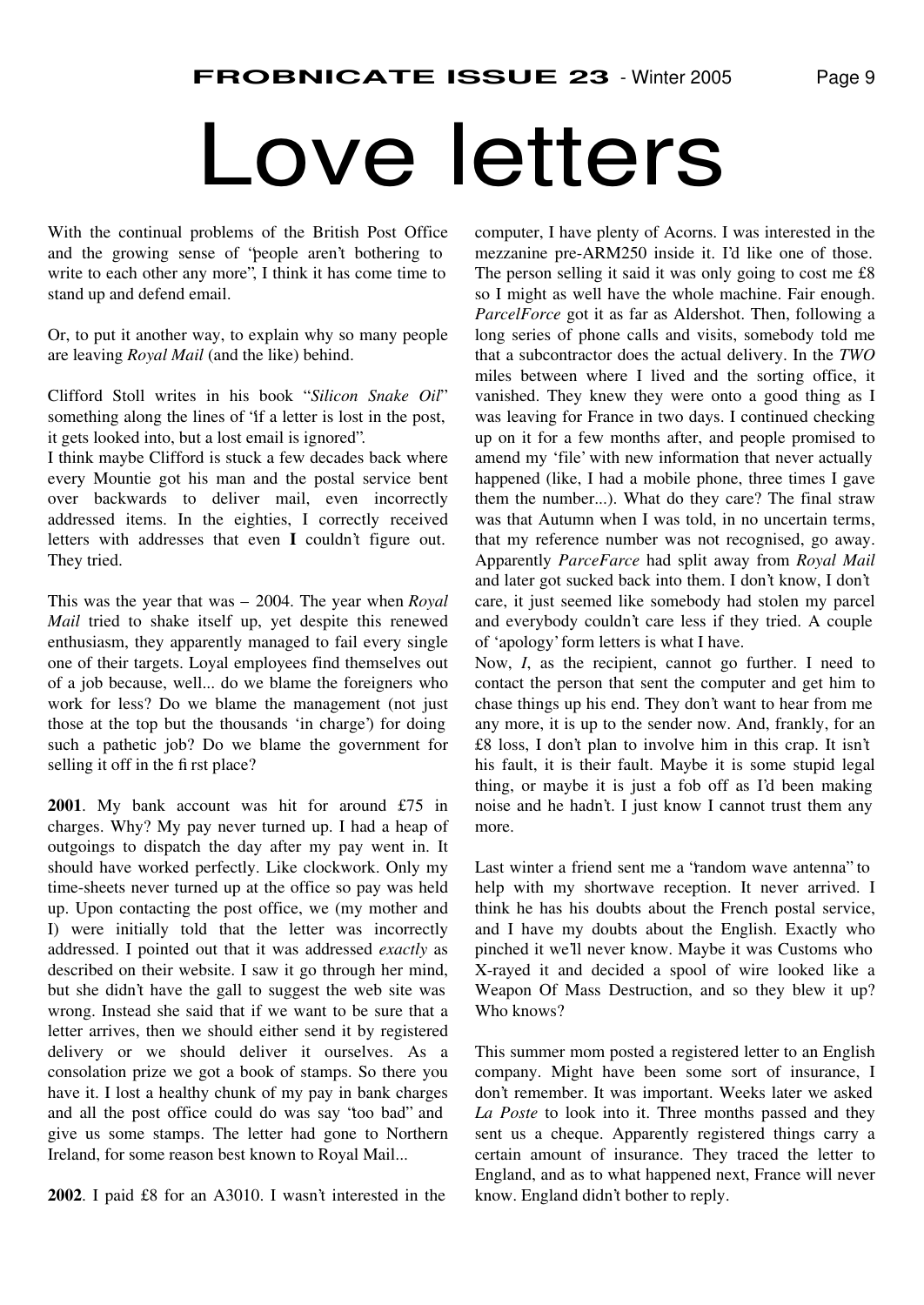You cannot beat the warm fuzziness you receive from an actual letter from a pen friend, especially a girl who you feel you'd get on well with if it wasn't for the hundreds/thousands of miles between you. Email doesn't offer that.

What email *does* offer is no pretence. We *all* know that hundreds of emails get "dropped on the floor" every day. Quite why it happens is anybody's guess, usually some stupid misconfiguration in some mindless bit of software that probably shouldn't even be in use anymore, it is so old... We *know* that email is anally retarded, that if you send a message to "Microsoft.Co" then it'll bounce because it isn't smart enough to figure that you *really* meant "Microsoft.Com".

But despite this, we have many attributes. Firstly, emails can be lovingly crafted or just bashed out. Then you click a few buttons and it is on it's way. You don't have to walk it to a post box. It arrives in a matter of minutes, my quickest email turnaround has been *four* minutes. All emails are kept on your computer so if one gets lost, you just pull it out of the "Sent" box and resend it. You can do this until it arrives, if you feel so inclined. You don't pay. Okay, you pay about 0,06 cents for three minutes on-line to connect, do mail transfer, and disconnect. And the best bit? Sending two, or even ten, emails still only costs 0,06 cents because the actual sending is quick. You pay for minutes on-line, not per message. Of course, those with unmetered broadband don't even need to worry about this little triviality!

And you can rest assured that if your message is discarded then it is usually due to some sort of technical fault. It may be a form of incompetence, but it isn't sheer laziness. The mail sack wasn't tossed into a wheelie bin because the post person just couldn't be bothered. Or your mail wasn't stuffed in a sewer drainway because the post person doesn't like your colour, your nationality, or your beliefs (or even your operating system!).

And, again, if you know the message didn't arrive, you can always resent it. Without photocopying or scanning handwritten letters, *you* try remembering exactly what you wrote! You can just fire off another copy. Quick, simple, any decent package will let you do this in about five mouse-clicks.

Sadly I don't think I'm preaching anything new. I still have faith in *La Poste*, who are always friendly and helpful – though I must admit that our new post office clerk can't work out what to do to a letter with a 0,90 stamp on it to make the postage 0,90 (because the computer tells her to print out a ticket for 0,90!). She'll get there in time. She'll wake up one day and learn to tell the computer to go stuff itself; it wants 0,90 and the letter has 0,90 on it so it's okay...

Also, letters to France and within the EEC cost the same 0,50 like they're supposed to (going up to 0,53 soon).

What is England charging now? Two different rates, for a start. Yes it *is* true that Guildford is closer to London than Tallinn, but that's not the point of an EEC-wide postal agreement. Otherwise we might as well go back to that bizarre system *British Telecom* (in the GPO days) ran where calls were charged according to miles of copper used, and everybody had a little orange book of 'incantations' designed to connect to local towns without going through the costly STD route.

Well, give it a while, maybe letters from London to Edinburgh *will* be charged differently to London to Guildford!

#### But...

No. I have no faith whatsoever in *Royal Mail*, *Consignia*, or whatever name they give themselves next (if, even, *they* can be bothered any more).

That, ladies and gentlemen, is the crux of the matter. You don't expect a pristine service from email. But you know it may work or it may not. And if is doesn't, it isn't the end of the world. You just try again.

And that is why I will defend email (except, maybe, for love letters!). Those who prefer the written word (like my mother...) should consider my message here. I'm not against proper written letters, I'm against entrusting them to various postal services. Fix that and the rest may fall back into place, if it isn't too late...

### *OvHTML* – now for *WINDOWS*!!!

Yes, you read that right!

You can now download an early version of my HTML import utility to use with *OvationPro* for *Windows* (32bit – Win95 onwards)

It offers the same facilities as the RISC OS version *except* (for now): configs, export, image handling...

**http://www.heyrick.co.uk/software/ovhtml.html**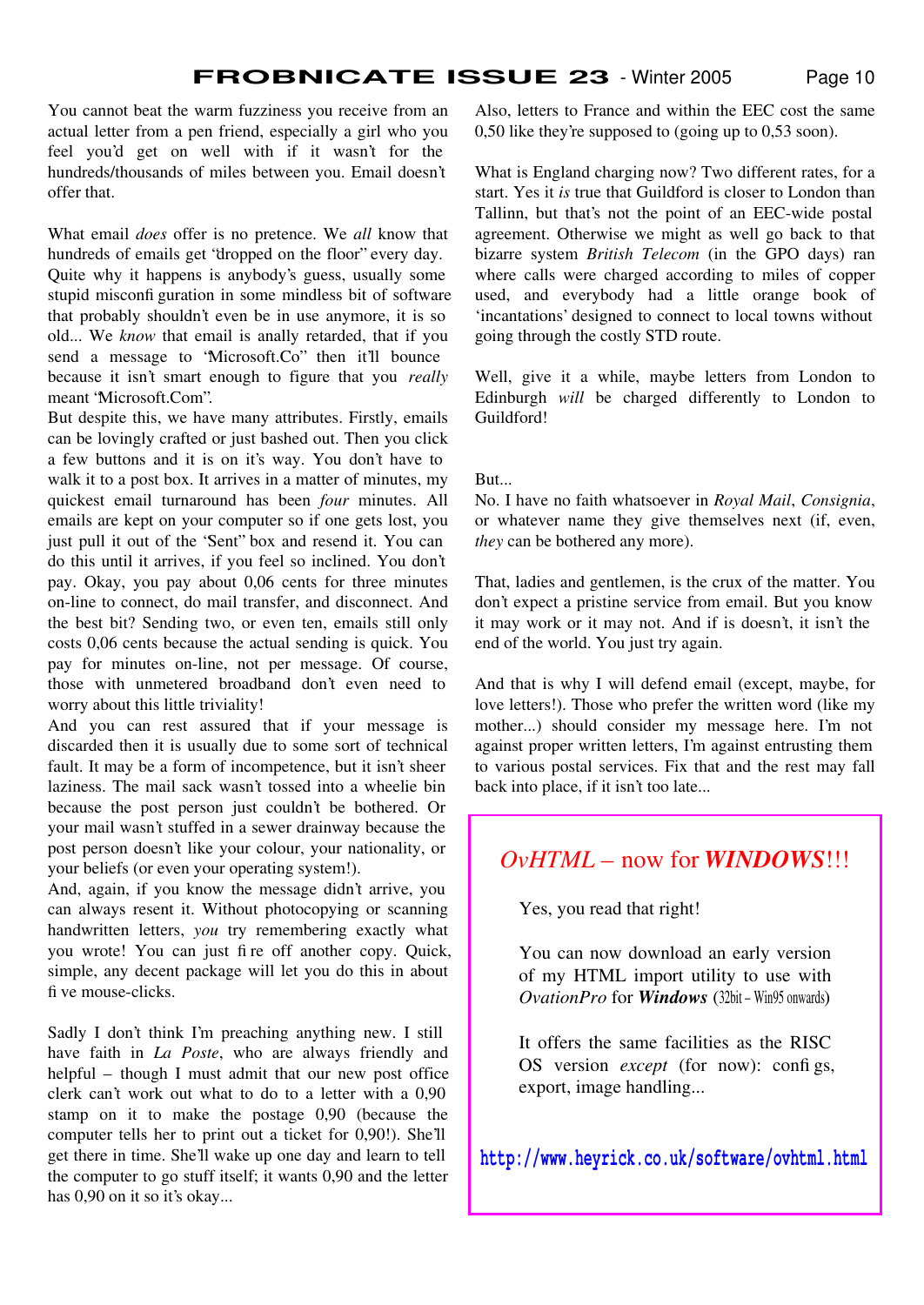### Life in France

Herewith another slice of life in France. The French are very technically advanced, but in a totally understated way. For example, their phone cards were 'smart' way back when the first that the British knew of such things was their Sky subscription card. Most post offices *still* have a Minitel and many products carry the infamous Minitel references, like " 3511 FROB" or some-such. Where is Prestel now? How many of you reading have ever used Prestel? How many know what I'm talking about (without looking it up on Google)?

And, the rail network. While the British were worried (perhaps justifiably?) about removing signalmen and automating the crossings, the French had done it that way for years. For sure, their network had suffered that same as the UK. It appears a semi-local *Chateaubriant* to *Nantes* line will be reopened in around 2008. The current method is something terminally stupid like *Chateaubriant* to *Rennes* to *St. Breuic* to *St. Nazaire* to *Nantes*. That may not be quite correct, but any decent road map will show the railways that exist.

Yes, sorry, this is another in those anorackish rail-related articles. For this is the Rennes métro. Built recently, like 1999 or thereabouts, the métro does something that most underground links don't do. It can climb.





veer off eastwards to Cesson-Sévigné, but then *Rennes* isn't that big – places like *Southampton* are bigger...

So, we start off high. The car park is underneath the southern terminal. The line carries on south awhile beyond here, maybe half a mile. Plans for the future?



So the little train pulls up to the station and the protective doors slide open. There are doors on the station (to stop you ambling around the electric rails) and on the train (to stop you sticking your head out, etc). Here I

am sitting in the front of the train. And, as you can see from the picture on the next column, when I said the front, I *meant* the front...

For the *Rennes* métro is totally automatic. This is looking out the front window at an oncoming; is the girl in that train



asleep?! It is perhaps most impressive when you realise that this service picks up speed quickly. In between stations you're probably doing about 40 or 50 (mph) and you slow sharply yet smoothly to stop *exactly* with the doors on both the train and the station aligned perfectly. In peak times, the trains come through about one every three minutes.



Now I can understand the directions board mounted in the wall just beyond each station. If something were to go wrong, you only need to run like hell for half a kilometre to

reach *Triangle*, or if you're smart you'll notice *Italie* is right behind you.

But what I can't quite get over, in this highly automated service that runs at least as effectively as the Swiss rail system, are the red lights mounted in the tunnel roof at each station. Why are they there? Is this some sort of weird 'passenger confidence'' ploy? An instruction that we should only commence panic if the train should pass a red light? I

mean – no driver, who needs the traffic light?!? Notice also that the tunnel is extremely well lit. The view is pretty boring, but you get a feeling of safety here. This isn't a bleak tunnel with who-knowswhat ahead, like the



London Underground. They want you to see your little circular world, and feel happy within it. Travel is 1,10 for an hour, or about 3,00 for a day. Anywhere, as often as you like in your allocated time.



I must finish by pointing out the TGV, or *Très Grande Vitesse* as it should be known. Unlike the Intercity, this is electric so it is practically *SILENT*! Wow. And I finally got it on tape.  $:-)$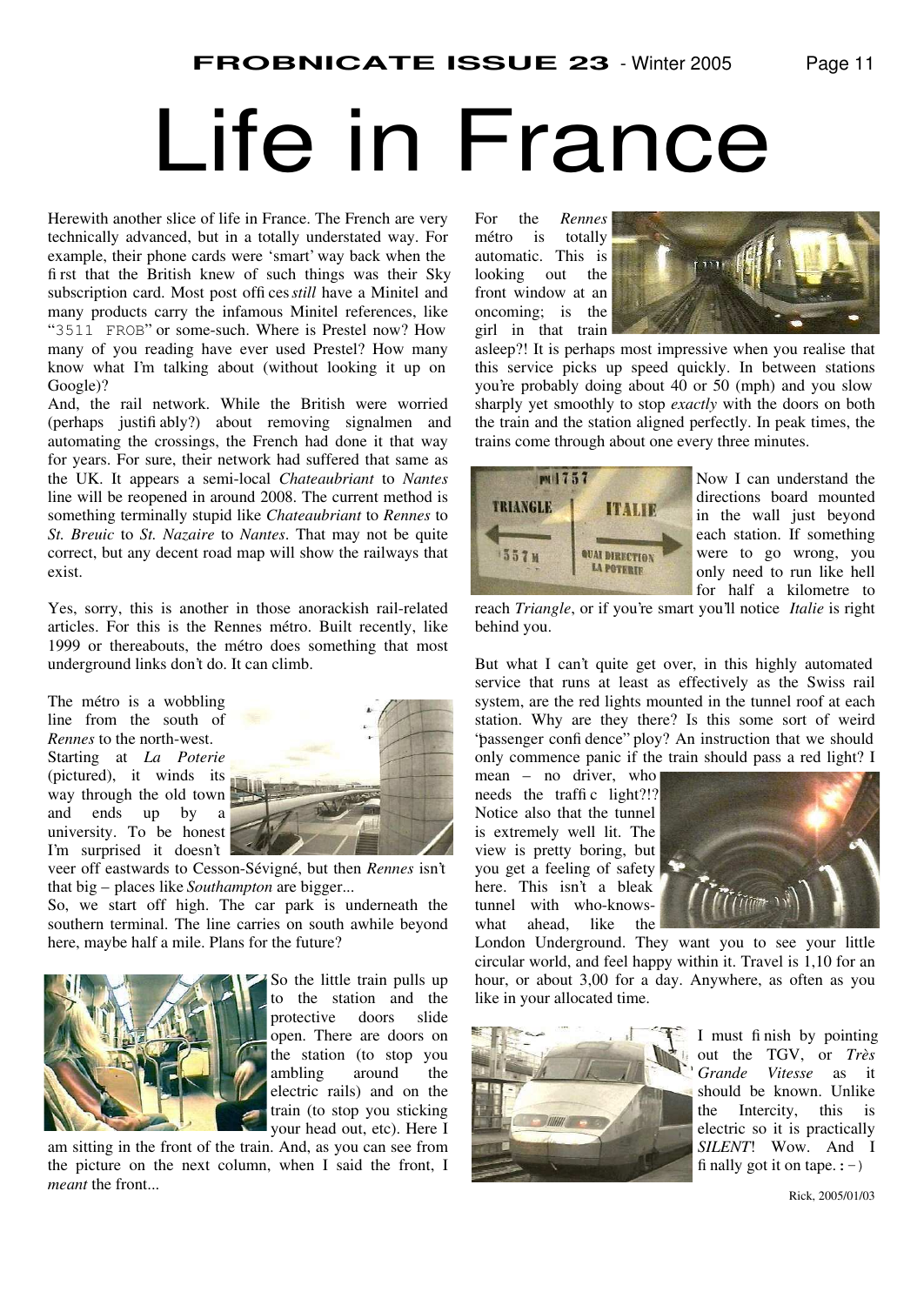### Using a satellite dish indoors

unknown

Standard disclaimer, you perform any/all of this at your own risk. E & OE.

-Ed.

In the previous issue of *Frobnicate*, I told you about a variety of methods that could be used to install a satellite dish outdoors on a temporary or semi-permanent basis. Unfortunately, an outdoor install isn't always convenient, not least of all if you don't happen to have a spare plot of land to stick the thing in! Perhaps you would prefer to have a permanent install, but are unable to do so because you happen to live in a conservation area. Or your landlord will not permit the installation of a dish on his property. Or you live in an apartment block that doesn't have a communal system. { *Or your mother doesn't fancy you climbing around the roof armed with a cordless drill! -Ed* }

Alternatives to multi-channel viewing, such as that provided by cable TV or DTT might not be available. In many cases the only solution to this dilemma is to install a satellite dish within your living area. Most professional satellite TV installers (including SKY in the UK and Dish Network/DirecTV in the States) will not even entertain the idea of an indoor install. Therefore, it will have to be another DIY jobbie!

I was curious to find out how a satellite dish would perform inside my house. I also wanted to demonstrate how a fully operational indoor set-up could be achieved, simply and easily.

When we talk about an indoor installation what we really mean is using a satellite dish behind a glass window. Contrary to popular belief, satellite signals in the microwave part of the radio spectrum are quite capable of penetrating glass. The window must be south facing (roughly in the direction of your required satellite) and have a clear and unobstructed view of the sky.

In my house there are a couple of windows that can be used for satellite reception. The window in the bathroom faces the correct way to receive transmissions from Astra 1, Astra 2/Eurobird, and Hotbird, while the one in the living room can be used to pick up satellites on the western edge of the Clarke Belt, the strongest of those being Hispasat.



### by Ewen Cathcart

You might be unlucky to find that you do not have a suitably positioned window. If this is the case, and you happen to live in a house, it just might be possible to receive signals through an attic skylight! I have also heard of people being able to receive signals though plastic roof tiles. Any other type of roofing material will present too much of a barrier to the signals.

Some attenuation of the signal as it travels through glass has to be expected. The amount of attenuation depends on a number of factors, including – size of window, thickness of pane, number of panes, number of frames, material used for each frame, and amount of metal contained in the glass (for insulation purposes). If you are using an attic skylight then your only real concern is the size of the window. You might want to think about replacing the glass with clear plastic, such as Plexiglas. This type of material will pose somewhat less of a challenge to microwave signals.

The window in the bathroom is slightly bigger than my 80cm dish. It is divided into 2 panes (the frames being made of wood) and is double-glazed. As far as I can tell the glass does not contain any metal. The window in the living room is almost  $\frac{1}{3}$  as much in size, with everything



else being the same. The metallic content of window glass does appear to be a significant factor. After all, the small amount of metal contained in the glass of a microwave oven door is enough to hold back +500 watts of flesh-zapping energy! { *Only 500W?* :-) *-Ed.* }

The angle at which the signal arrives in relation to the horizontal plane of your window is also very crucial. In an ideal situation, the satellite would be located directly in front of the window so that it appears 90 degrees to the pane. Any angle greater or less than this will result in further attenuation due to a narrowing of the aperture that the dish will effectively "see". The bathroom window is almost directly in front of Astra 2/Eurobird at 28.2ºE. Satellites at 19.2ºE and 13ºE are somewhat affected by this narrowing of the viewing area.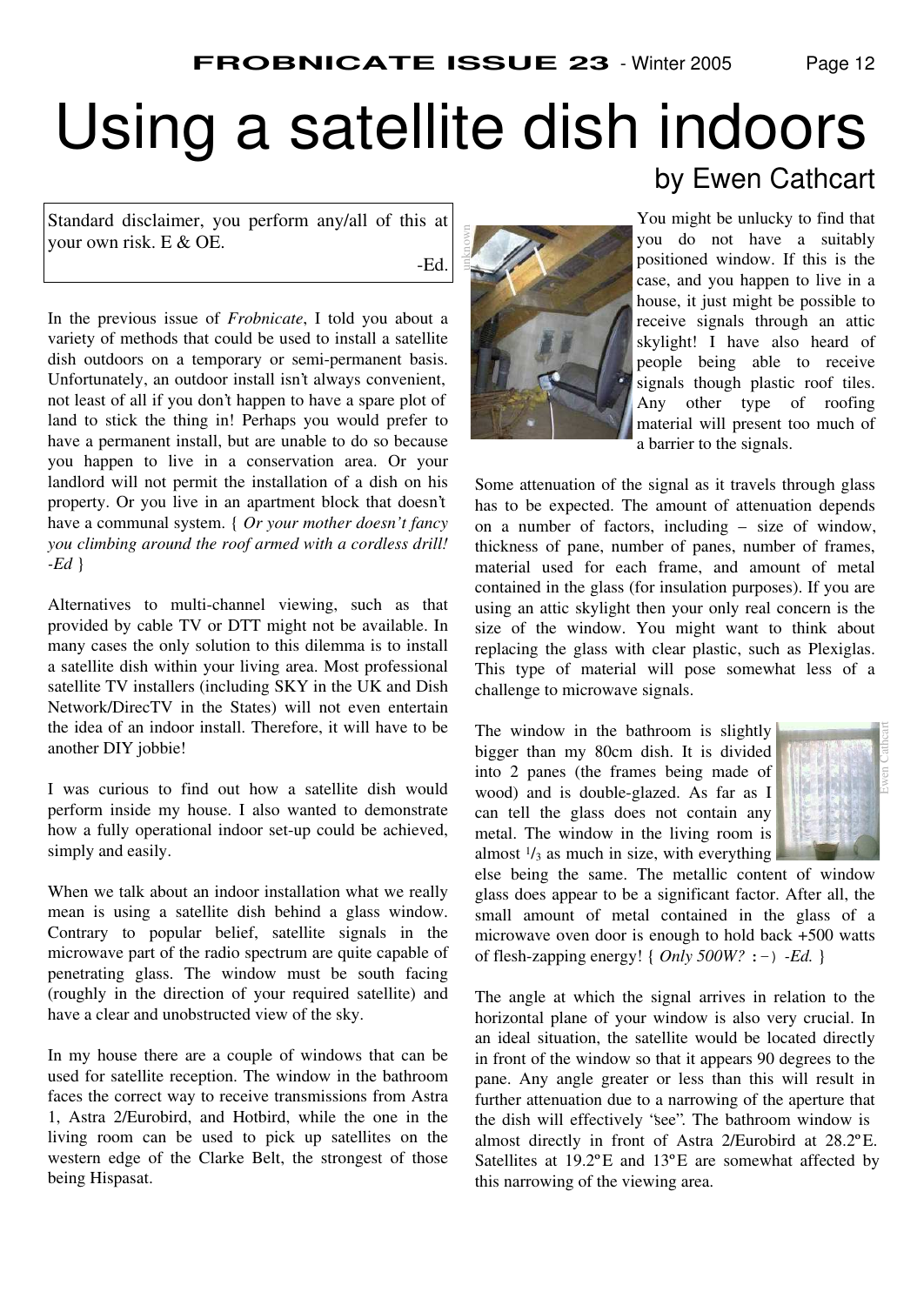

The angle of elevation is also important. The severity of the angle in relation to the vertical plane of the window will depend upon your latitude, as well as the area of the Clarke Belt where your desired satellite is located.

*In this picture, Ewen has fixed up a digital receiver directly to the dish (in the bathroom) and to a television. You can*

*see it receiving Sky News. The entire set-up is visible.*

Angle of elevation also needs to be taken into account when sitting the dish. Ideally, the dish should be positioned directly in front of the window. You can move the dish further back, but please remember that you will also need to lower it so that it can continue to be illuminated by the signal. In my case, having the dish propped up on a slippery toilet cistern wasn't such a great idea! Moving the dish further back from the window allowed me to rest it on the floor (actually, on top of some towels!) against a radiator. The dish is located underneath the window, facing the toilet bowl!

Dish size is very important. Ideally, you should go for the largest size possible (or what your budget will allow) to compensate for the loss of signal. Obviously there is no point in using a dish that is larger than the area of the window! In my case I am using an 80cm solid offset type. At my northerly latitude anything smaller would be less than useless.

Anything covering the inside of your window might have a detrimental effect on the signal. It could be that blinds will have to be raised or curtains remain open during the period of viewing. It is up to you to decide whether this will pose too much of an inconvenience. You might be able to get away with the use of net curtains. The window in my bathroom has net curtains, although the decrease in signal strength is negligible. I would normally have them pulled to one side anyway. Condensation on the window is also likely to have an effect; hence why I tend not to use the dish after someone has had a bath!

Techniques for finding the satellite indoors are exactly the same as for an outdoor install (please refer to *Frobnicate* issue 22 for details on how to locate a satellite using a signal meter). However, greater emphasis must be placed on getting the dish "spot on" in order to compensate for the loss of signal. We want to get every little bit of signal that we can, even if it means spending slightly longer on the fine-tuning part.

For satellite reception in the bathroom I will normally take my equipment into the hallway just outside the bathroom door. The equipment that I use consists of an analogue or digital receiver, a signal meter (needle type), and a portable colour TV. This set-up allows me to accurately adjust the dish using the signal meter powered from the nearby receiver. At the same time I can watch the picture on the TV and (in the case of digital) observe the on-screen signal/quality indicator bar. Once the tuning has been achieved to my satisfaction, the equipment is removed and a longer length of cable attached to the LNB so that viewing can continue in another room.

I am sure you are curious to find out what reception is actually like inside my house! Okay then, here goes...



Digital reception of Astra 2/Eurobird is on the whole quite good if the weather outside is dry. Using the Comag SL55 receiver, I have found signal and quality levels to be above 50% on most transponders. This is generally considered satisfactory

for viewing in dry conditions. All channels can be received without picture break-up. Moderate rainfall reduces the signal and quality levels to around 45% and some degradation will be noticeable on a few channels.

Have not tried it out during heavy rainfall, but I would imagine that most channels would be affected in some way.

I found digital reception of Astra 1 to be less robust. Signal and quality levels in dry conditions are mostly between 45% and 50%. One or two channels suffer breakup, but most can be received with little or no corruption. Moderate rainfall produces signal and quality levels of around 40%, and about half the available channels suffer from the effects of degradation. Again, I have not tried viewing this satellite during heavy rainfall, but I suspect that all channels would be affected, with some being completely lost.

*Oddly, I think Astra 1 is stronger than Astra 2. Perhaps the satellite footprint is weaker over Scotland? I'd also be interested to know the symbol rate of the channel Ewen was watching, as it seemed to me that 22000 is slightly more tolerant than 27500, but* – *obviously, I have not put this to any formal test! -Ed.*

You can forget about digital reception of Hotbird! Signal and quality levels are generally below 40%.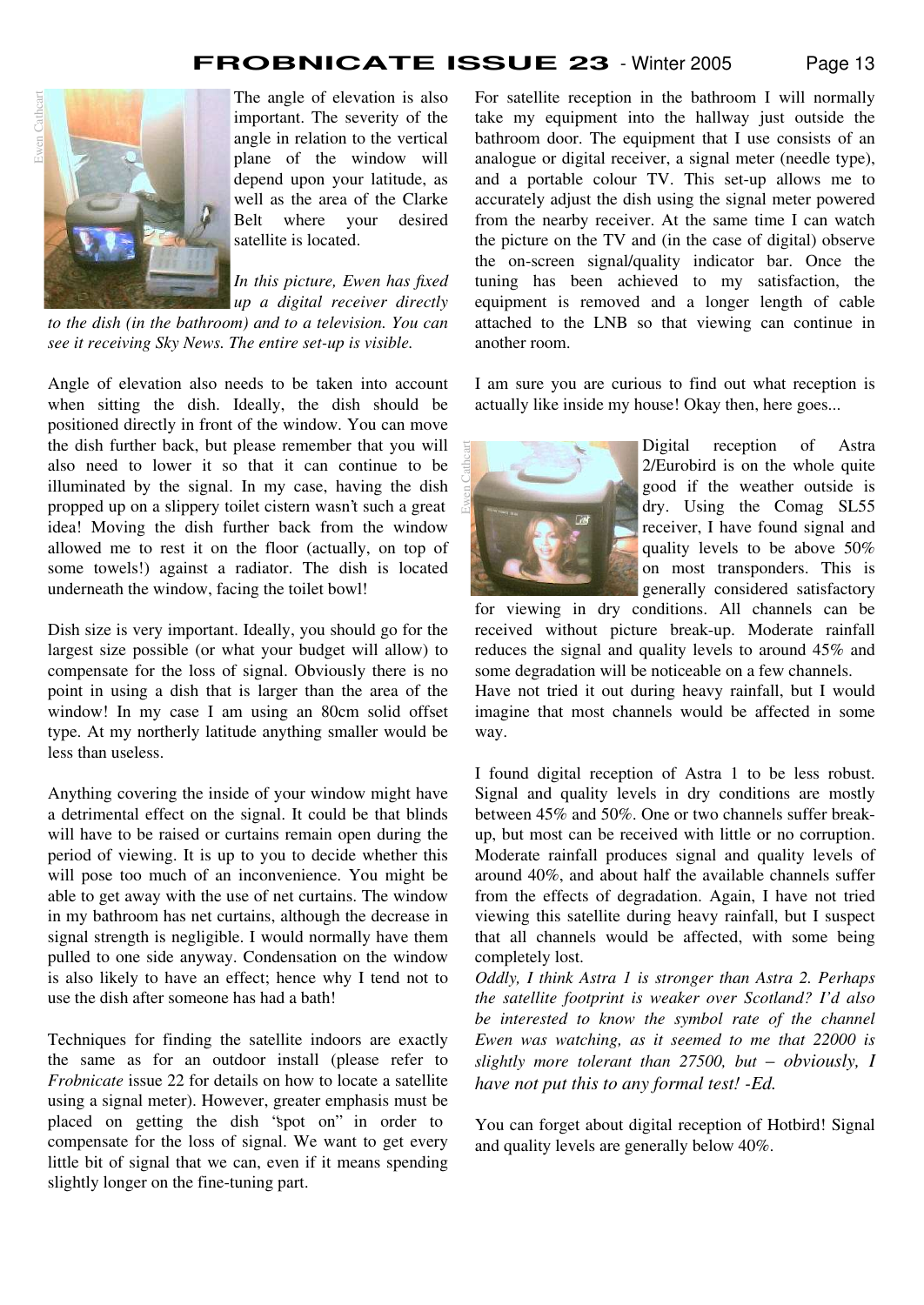I also tried receiving digital channels using a Grundig Digibox. I found the Digibox tuner to be less sensitive when compared to the Comag. And obviously less convenient when used away from the 28.2ºE position. *Refer to http://www.heyrick.co.uk/ricksworld/digibox/ if you are interested in using a Digibox to receive non-Sky.*

Analogue reception was tested using a SR 1902 VC receiver. Astra 1 channels tend to have a few sparklies on them in dry conditions. Slight variation in picture quality from transponder to transponder. Mild rainfall produces more sparklies, but most channels are still considered to be "viewable". Analogue channels on Hotbird have lots of sparklies, with one or two channels being almost submerged in noise. A few channels are just about "viewable" during dry conditions. Rainfall obliterates most of the weaker channels.

I am only able to obtain analogue reception from Hispasat with the dish in the living room. Reception on one of the film channels is almost free of sparklies during dry weather. Other channels appear to be

Syster-scrambled, therefore it is difficult to gauge from the video what the quality is actually like. I suspect



the signal strength possibly matches that of Astra 1. Have not tried viewing this satellite when it is raining, therefore I am not sure what the drop-off effect would be like.

Please bear in mind that I am located in northern Scotland, therefore I am likely to have weaker reception on most satellites than would be the case further south. For example, the recommended outdoor dish size up here for analogue reception of Astra 1 and Hotbird is 80cm. For Hispasat, we are looking at an even bigger size of dish. Please also note that the set-up in the bathroom is far from ideal, with a small ammount of signal being blocked off by the toilet bowl! So, all things considering, I don't think I am doing too badly!

Some thought must be given to the mounting of the dish. You might be lucky to get away with a small-sized dish (minidish), in which case you could position it fairly close to the window, possibly attached to an improvised bracket of some sort. One dish that has been popular in

the past for indoor reception is called the Arcon Sweety. This dish measures only 43cm in diameter, but due to its "cassegrain" design it has an effective performance of 60cm. Another similar type of dish is called the Multimo (*pictured on the right*).



A larger dish is more than likely to be required in order to provide you with stable reception. Unfortunately, they tend to be a bit more obtrusive. You could use a "transparent" dish, such as that manufactured by

Metronic (a clear plastic design with a thin film of metal to act as the reflector). It could be placed quite close to the window and it will still allow a certain amount of light to pass though. Nosey neighbours might think you have acquired a "cool" new lampshade! { *Or maybe you are spying on them? -Ed.* }



A temporary install might be a better solution. For example, the dish in my living room was simply plonked on a chair and moved close to the window! Some people have been known to use swivel chairs. One guy removed the seat from his swivel chair and attached the dish to the base! How about sticking one on a camera tripod? Or follow the suggestion from the previous article and use an old tyre? And, if you want to go for the "chav" look, you could always use a shopping trolley! There are 101 possibilities to explore.

The inconvenience of a temporary install is that you have to search for the satellite each time you want to use the dish. { *And, of course, you worry when the Shipping Forecast says "Gale force 8" or the like... -Ed.* } But I guess after a while the sat finding would become second nature. Sort of like having to tweak an indoor TV aerial, but with a bit more hassle!

*I can vouch for that. I needed to adjust my dish. It was supposed to be pointing towards 28.2*º*E. It ended up nicely tuned into 19.2*º*E – it is as if I'm programmed to find the older satellites! -Ed.*

One advantage of using a dish indoors is that it will not be affected by the outdoor elements. No risk of it being blown over and dented, or end up on (or in) a neighbour's greenhouse. It will also last a lot longer.

#### Ewen Cathcart

*I am intrigued and would be interested in giving this a try. Unfortunately the south-facing aspect of my window looks directly into pine trees. I figure there's only so much I'd be able to get away with – window yes, pine trees possibly not.*

*I wish to thank Ewen for another interesting and informative article. If anybody tries Ewen's suggestions of indoor reception, please could they email me? Let me know how you get on. I can forward messages to Ewen.*

*I look forward to Ewen's next instalment. Until then...*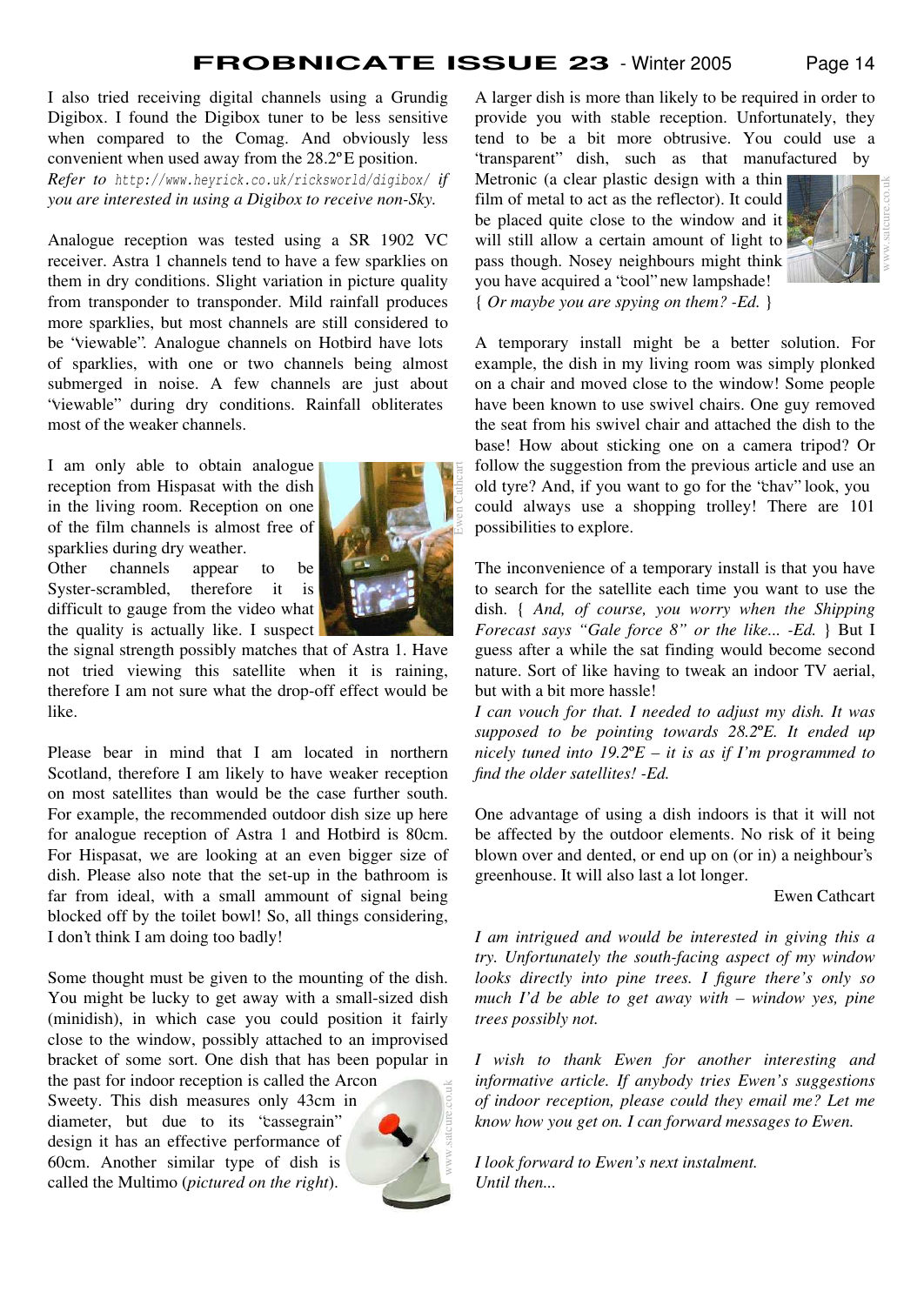## Programming on the Other Side

#### I program in BASIC, ARM assembler, and C.

I have rejected C++ as not being anything I can't do in vanilla C. Okay, some C++isms are really klutzy in vanilla C, but why would I want to do them in the first place?

I was given a laptop with a non-functioning display panel. Hooked into a normal CRT, it works fine. Running Windows 98 in 64Mb RAM on a 466MHz Celeron, it is capable of being used for actual work. My Pentium75 (at 90MHz) running Windows 95 in 16Mb RAM was... well, the words "toy" and "joke" come to mind.

One of my main RISC OS applications was *VideoList*. I had sort-of arranged with a software company to sell the software purely at cost-price. I don't make anything from it and they don't make anything from it (allegedly...), the price simply covers making up the package and postage. Yes, I actually agreed to those terms. I know you won't get rich on the RISC OS market.

It took a while to get my CD burner running again after a brownout or surge or something cooked my SCSI card. I used the time to add to *VideoList* and to rewrite bits of it that I wasn't entirely happy with. So I posted off a package containing a CD-ROM. No reply.

I waited a while and then sent an email. No reply.

I sent another email. No reply.

I sent a written letter. Guess. Go on...

I will not name the company, but I find it very depressing that these people couldn't even be bothered to talk to me. Maybe they simply didn't like *VideoList*? Maybe they decided that the at-cost idea was no longer viable? I could have handled *any* reason if they'd sent me a letter (email?) and said *something*. But no.

I heard nothing.

On a whim (or perhaps a moment of madness), I bought VisualBasic 5; and never being one for "Hello World!" rubbish, my first program was "Verbe". It conjugates French verbs and will test you on this. Seeing as I wrote it, it probably conjugates incorrectly. Never mind, it is rules based and flexible so when I get to grip with verbs (like, what's a 'verb' anyway?), I can fix any problems easily.

My next program I wanted to mean something, and to stretch my understanding of Visual Basic 5. So I looked to *VideoList*.

After two glasses of wine I decided that it will not be merely *VideoList*. It will be *VideoList 2*. It will be like *VideoList*, but it'll contain all the things that I wanted to add to *VideoList*. All the new stuff that never went into the original *VideoList* spec (*VideoList* actually predates DVDs, imagine that!). Other things, like an ass-kicking filter system.

I understand *VideoList* had some shortcomings, so I want to put in all of those wish-list things into *VideoList 2*.

And I am writing it for Windows machines.

Let's face it. *VideoList 2* will be able to export as *VideoList* (original type) files, but the chance of *VideoList 2* appearing in a RISC OS version is less than remotely slim. Actually, I think I can say that unless I win the lottery and pay somebody to do it for purely altruistic reasons, there's no way in hell I'm going to devote that sort of time and effort for so little in return.

But don't blame this PC. Don't blame Visual Basic. Neither of these are the problem. The problem is the RISC OS market. I had agreed to let *VideoList* go at no income for myself. I said I'd provide upkeep and bugfixes as was reasonable, again at at no income to myself. And still it sits here on my harddisc.

I had, in the summer of 2004, drawn a line through *VideoList*. I will offer it one final time on those same terms to any reputable RISC OS company that is reading this. If somebody is interested, then RISC OS will see *VideoList.* If not...

*VideoList 2* is developing. Not quickly as I don't have the ability to code fourteen hours a day any more, and I am writing quite a lot too (such as this that you are reading now). But it is coming along. The editor is mostly complete. I had this smart idea of making "scripts" for the import and export. I am currently regretting this a lot as it is a real pain in the ass, but when it is complete it'll reap benefits in that importing from or exporting to *any* other product will simply be a matter of writing a suitable script. But, for now, I curse and swear as the script handler is a forbidden morass of tellytubby goo splashed all over my harddisc.

Like, **don't** think it is all rosy under Windows. There are some really cool things Windows can do, such as file renaming and directory creation while saving, but these things are only really necessary because the filing system presentation is pretty terrible. Most of the on-screen 'fonts' are drawn in pixel-wide text so they can't be anti-aliased. The text that is "smoothed" looks blurry. Don't even mention drag'n'drop, it doesn't work in any way even approaching logical. The entire concept of the system registry is a disaster. All the applications dumping settings in this one file, and if that file goes tits up, how much stuff will break?

Sadly, the API is about as broken as the GUI aspect.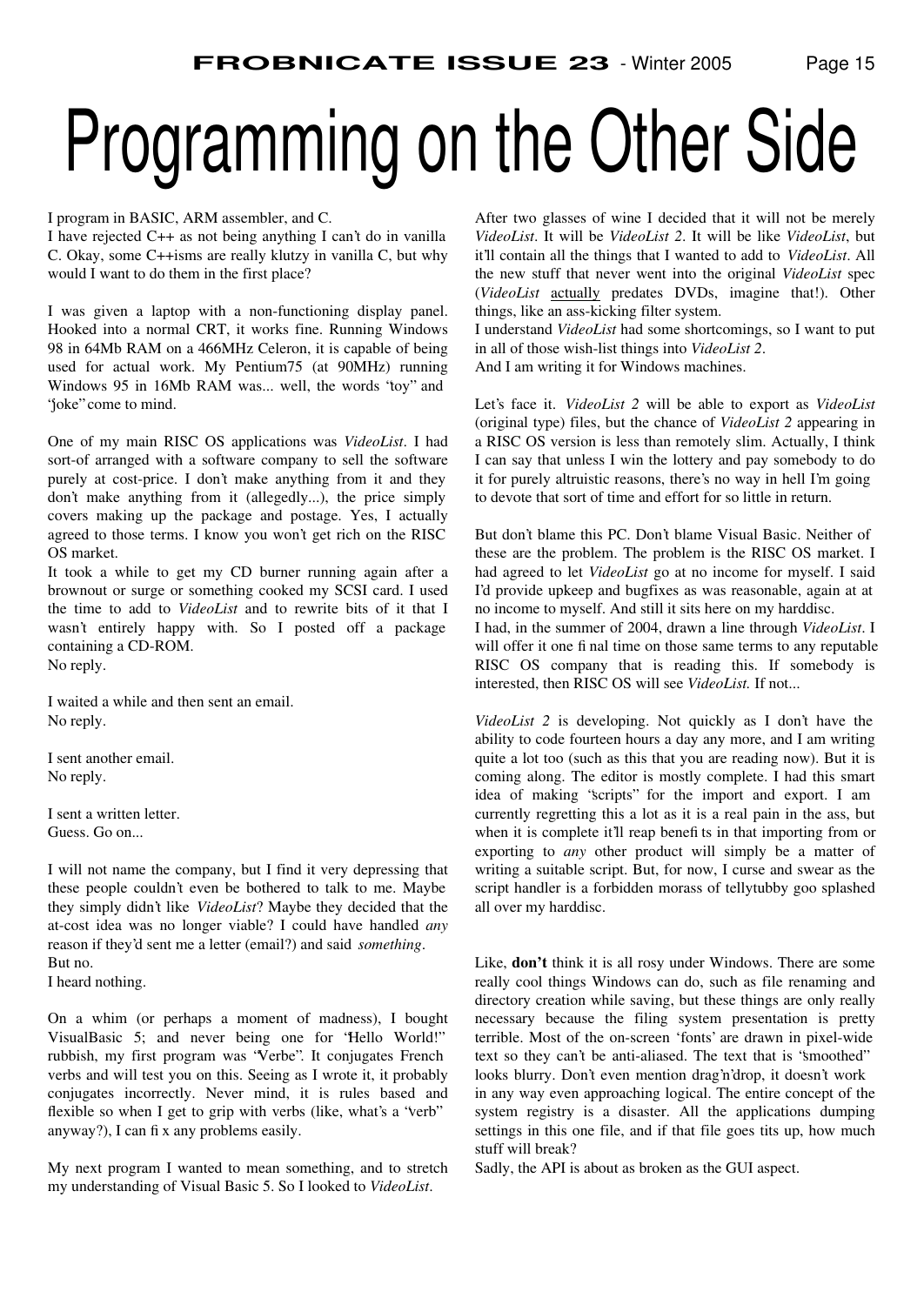Here's a challenge... In how many applications can you find two different sets of radio selections? You'll be hard pushed to find two sets in the one window because Windows has this totally bizarre thing whereby in order to separate them from each other (so selecting one option doesn't unselect related options), you must embed them within "frames".

I'll give you a hint. Load up *HyperTerminal* and do the name/icon stuff it asks for. Open the File menu. Choose Properties. Choose the Settings tab. Up the top are two unrelated sets of radio options within frames. You'll notice **nothing** else is in frames, except within the Print and Page setup windows, but I think these are standard Windows dialogues. It is not a very consistant metaphor as some things have grouping frames, some things don't. And to **have** to put radio options into frames to stop them interacting... That is just bizarre. The RISC OS ESG method was so much better!

I do wonder, however, how many things are reworded in less legible ways in an attempt to avoid having to put things in frames. This restriction doesn't apply to ticky boxes as they are autonymous, so dump the radio options and use ticky boxes; comprehension suffers...

It gets better.

Visual Basic 5 cannot do bit shifting.

In fact, I think it was around the year 2001 when Visual Basic gained the ability to bit shift.

I spent ages reading on-line help and three different (printed) books. I couldn't believe that this advanced programming system couldn't do:

value =  $value \gg 3$ 

I just couldn't believe it, until I found, on the Internet, how to do the above...

```
value = value / 2 / 2 / 2
```
If I wasn't in the library at the time, I probably would have said something quite rude out loud.

You could simplify this to be...

value =  $value / 8$ 

I really really hope that Visual Basic is clever enough to spot this and use SHL and SHR instructions instead of division and multiplication, which are long and tedious, but... let's just say I'd be surprised.

When you get the BSOD saying that the system is waiting for the Close Dialog(ue) to be displayed, I do **not** want to press Return and stare at a blank screen, and I do **not** want to Ctrl-Alt-Del to restart, thank you very much. People often slag off RISC OS's co-operative multitasking for allowing an errant task to bring down the system. Well, I don't see a difference here, frankly. If the Close Dialog(ue) doesn't appear in, say, twenty seconds then why not give me the ability to tell the application to "bugger off!".

At this stage I don't care if the memory used is not released. Hell, as far as I care Windows could simply delink it from the active task list and force a screen redraw. Anything has to be better than knowing you're gonna have to kick the thing.

And the problem with a laptop is that when you finally lose your rag, you can throw the machine that much further...  $:-)$ 

Visual Basic, all that aside, is a delight to use. You must **never** go at it with the expectation that it is BASIC. It isn't. It is like calling JavaScript a kind of C code. Sure, it looks sorta similar, but it isn't anything like any BASIC I've used. And it has a whole pile of interacting quirks designed to ensure that you can't even try things that would have made sense in BASIC. But *VideoList* 2 is now quite usable within its own confines. How does Windows work, internally? I don't have a clue. How does the mouse click get dispatched? I don't have a clue. You don't need to know these things when you program in VB. You design a "form" (a window) and you put icons in the form. You double-click the icons and insert code for events. For example a "Cancel" button. Double-click on it and VB will create a function for you:

Private Sun cancel\_Click()

End Sub

and in this subroutine you insert:

 Me.Hide That's it.

Click "Cancel" and the form will be removed from display (but not unloaded, this removes it from memory which is something you won't be used to from RISC OS).

Most of the standard API functions are handled by the runtime system. Double-clicking on the title bar to maximise/restore. That sort of thing. In fact, you can call standard APIs for those load/save things along with the printer setup and loads of other things. You don't have to code any of that yourself.

The price you pay for this is, potentially, several megabytes of DLLs. However most systems will already have these, and most other programs written the same way will use them. Your program isn't any different, and year by year the spec of a standard PC gets more and more ridiculous, so loading a bunch of DLLs is less and less of an issue than it was in the early days.

Do you know what depresses me? The VB programming interface is what the *Toolbox* **should** have been. You can set up all sorts of stuff with the Toolbox, but you must do a lot of the coding yourself, still. It is like one day somebody decided to replace the Templates files with resource files built around the new Toolbox, but they stopped before getting 'round to implementing a good programming environment.

RISC OS, traditionally, has never has a point'n'click programming environment because, well I guess us RISC OS programmers are a smarter bunch as large numbers of us are not afraid of coding up something in assembler for that extra little speed tweak. But you cannot deny the power of Visual Basic. I have no clue whatsoever how the Windows subsystems work, internally. The polling and event handling mechanisms. How DLLs load and talk to each other. I have no idea about any of that. I don't need to know any of it to write software in Visual Basic. The other way around, I'd have to find a copy of the PRMs and figure out how things work. You might be able to use DeskLib or OSLib without knowing how the Wimp mechanisms work, but I suspect a lot would be gibberish to you. Visual Basic, for all its faults, actually manages to abstract the platform from the programming language. Hell, I bet these days you can get Visual Basic compilers to make up WinCE code to run on PDAs and mobile phones, and it'll look just like a miniaturised VB application, written in Windows like normal. The fact that the processor and such is different is probably not a major hurdle.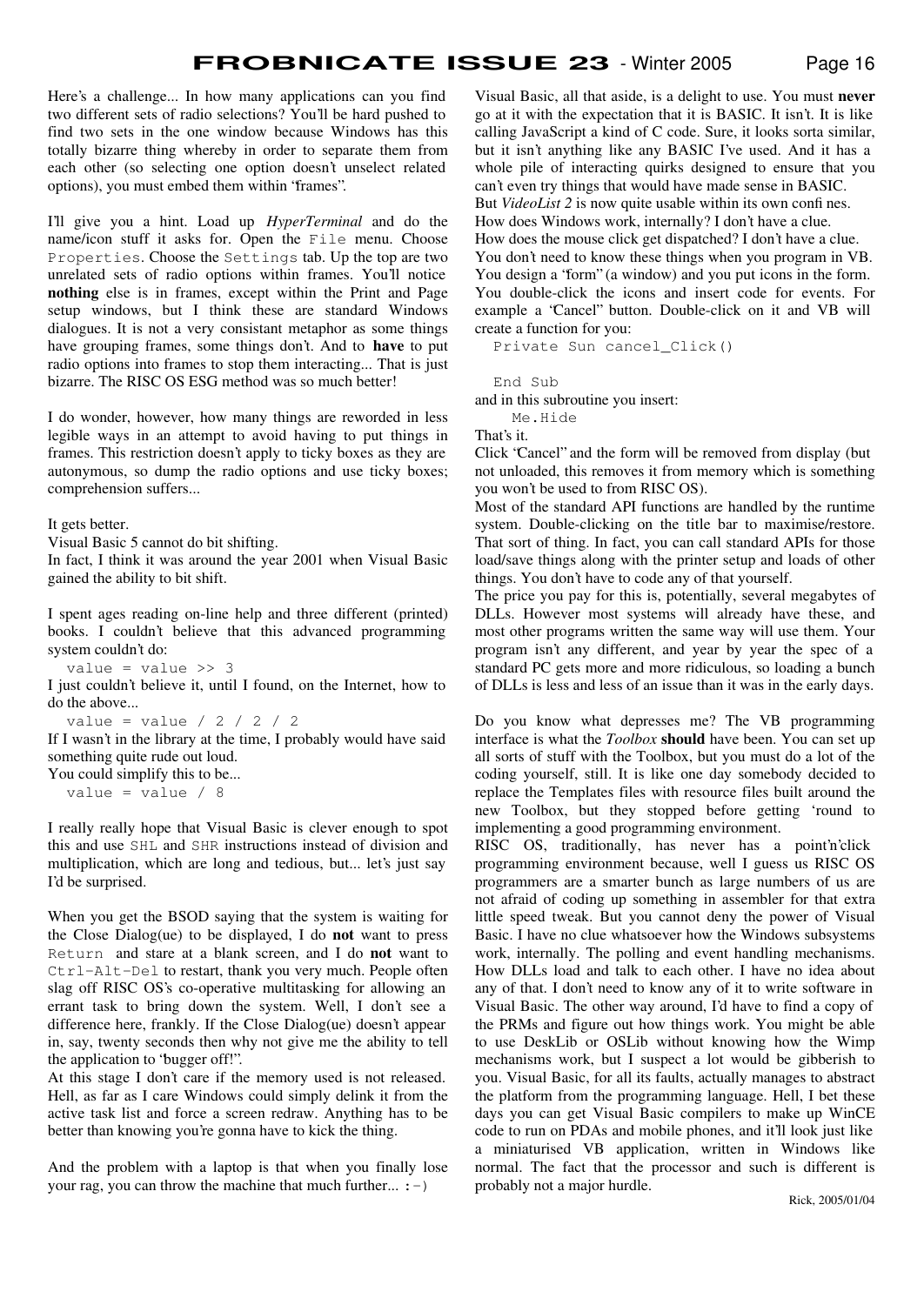### The Lexmark z23

With this laptop, I inherited a Lexmark z23 inkjet printer. It connects using the USB port. It supports two ink cartridges (with built-in print head), a black and tri-colour.

I have heard some unkind things said about Lexmark, it representing the lower end of the printer market. However it has been my experience that the colour reproduction *onto plain paper* is excellent. Some printers tended to make things look "cartoonish", like the original Technicolor™ movies.

In fact, pretty much the only problem I have encountered (and, hence, why I am colour-printing on the Epson Stylus 640 Color) is the lack of refills. It is quite difficult to find original Lexmark cartridges, and all-but-impossible to find clone cartridges. I have used a black-ink refill and print in monochrome on this printer. Why? It is simple and it is fast. Additionally, it is quiet. The Hewlett-Packard and the Epson are quiet machines compared to the old dot-matrix printers, but they clatter and clank when feeding paper.

Internally the Lexmark is a remarkably simple device. Perhaps this is why some people seem to feel the need to slate it. Gone are the days when a printer motherboard was as big as the paper. In the picture below you can see inside the z23, looking down from above. The circuitry is centre-right. Below it lies the print mechanism. And some cogs'n'things for the paper transport. What else, exactly, do you need?



The logical progression from here is to look at the motherboard. From the picture (next column), you will see that it is sparsely populated. Integration and

miniaturisation have done a lot. No more do we need a CPU, RAM chips, EPROM/FlashROM, drivers, and a host of other things. Instead we have two ICs. I suspect one is a memory chip and the other is an integrated CPU/fi rmware/driver/etc/etc.



Given that "ARM" is a copyrighted trademark and that people can't just write "ARM" on their ICs when they feel like it, I suspect that this marking identifies this IC as being a special part built for Lexmark by ARM Ltd. Perhaps it is a kind of ARM7500 style device with some built-in ROM. And, instead of VIDC capabilities, they included a host of I/O options sufficient for driving a printsystem. But, that is just a guess.

It is interesting to note that *most* modern printers of this sort do not have the motherboard in a shielded enclosure. A good example are the Hewlett-Packard DeskJet range. The 420 and 540 both have the motherboards hiding behind clip-on plastic covers.. A friend has confirmed that his HP is similar. How do these models pass EMC testing? They *really* affect mom's radio. The Lexmark is better in this respect. Unshielded, but interferes much less.

On the right is the back of an HP DJ420 with the clip-on cover off. It is older, so has more going on inside.

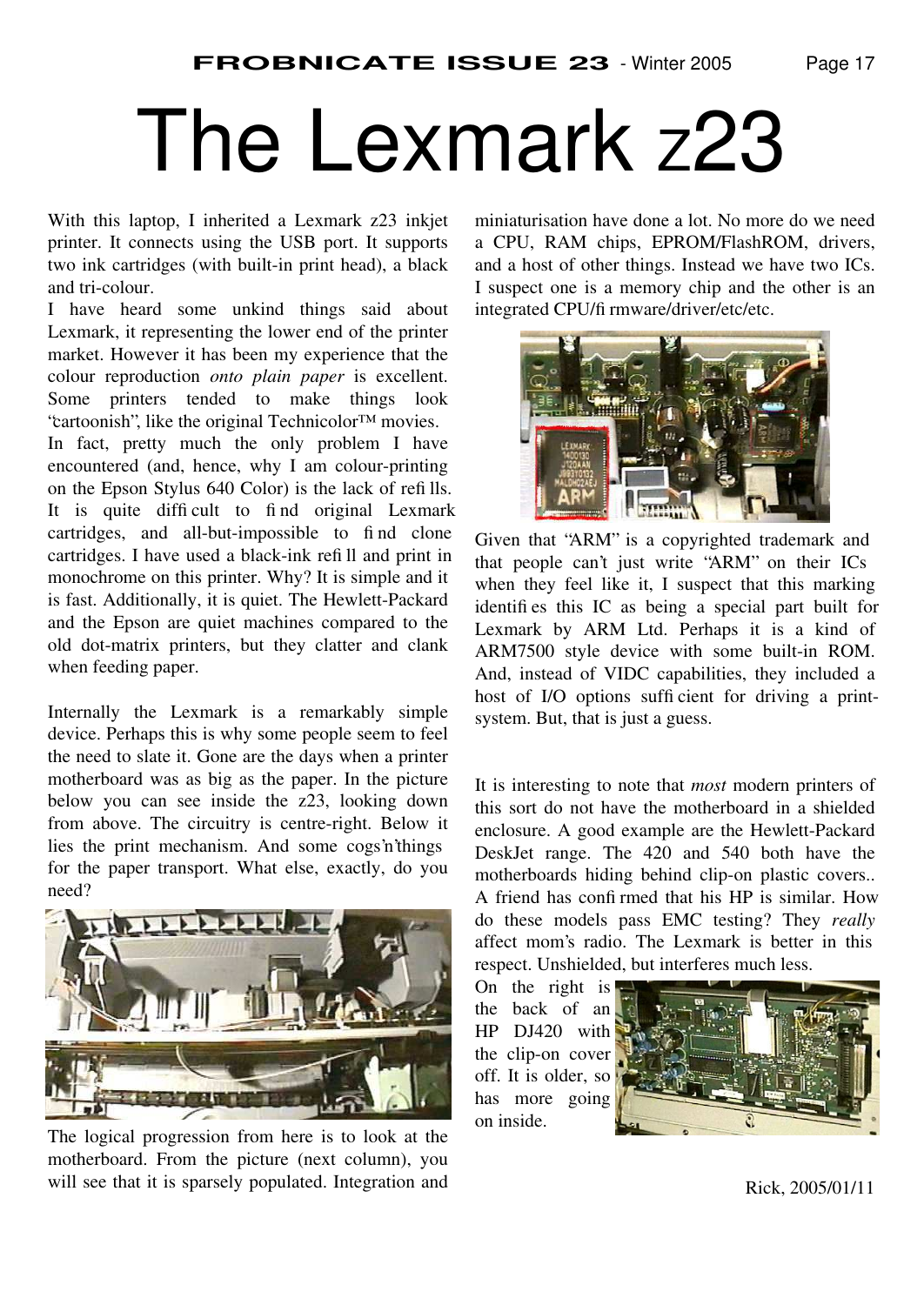# **Go figure!**

So there I was, some months back, sitting at a large table at the house of good friends John and Irene Williams (take a look at http://www.picindex.info/ ) and I got out my CD player to introduce him to some new music. I'm sure he'd agree that my taste is 'eclectic'!

He saw something written on my CD player and he pointed it out, as I intend to right now.



Here is my CD player, playing *Evanescence*'s first album. It has been around, long life in the services, minidiscs in every port, you get the idea.  $:-)$ 

Who in their right mind would consider a "1bit DAC" to be a selling point!?! Is this supposed to impress those who don't actually know what a DAC is?

Well I know what a DAC is and I know what it is there for, so I will raise another question. How can a 1bit DAC be a DAC?

For those who don't know, it means "digital to analogue converter". The music on the CD is in digital form. It is pretty much the same as a 44,100kHz 16bit stereo WAV. A bunch of numbers that equate to 'levels' of audio. The role of the DAC is to output an *analogue* (or "wibbly") signal that reflects this *digital* (or "steppy") input. It is supposed to enhance listening pleasure, reduce headaches over prolonged listening, etc etc. The jury is out, still, as "what sounds better" is a highly subjective thing.

So the DAC 'reads' a set of digital values and outputs an analogue value that matches. Well, people, can somebody explain the purpose of a 1bit DAC? It can, as it's name would imply, hold one bit worth of information at any given time. The input to the DAC is either present or absent. In response, the DAC responds by creating a result that is either present or absent, based upon the *one bit* of input.

Therefore, *surely*, the output from a 1bit DAC would be the exact same digital signal that you put into it in the first place?

Come on, tell me I'm stupid and obviously wrong...!!?



Here I am in a supermarket car-park observing all the typos that I missed *before* a previous issue's release. Mom, meanwhile, does boring stuff like, you know, shopping. Which lettuce is better than all the other lettuces. As far as I'm concerned, they're green and yucky. The only thing lettuce is good for is a bit of "colour" on a burger.

Which is why, as you can see in the picture, I am turning into a podgy old fart. I just turned 31 yesterday, I have grey hairs already, but I can't say I really feel much 'older' than I felt when I was, like, twelve!

Still, I've never been one to obsess over my weight, I only plan to do *that* if I get a life-support machine strapped to me.

Not that I think my 62kg will turn into seriously obese... ever. I don't eat to excess, I just eat what I enjoy and don't care if I've taken a week's dose of salt in a single day, nor do I care if the calorie count of the meal I just ate is higher than the car's milage. I certainly don't eat to schedule – some days I'll eat a big greasy mess and, later, two plates of pasta (I always cook up two platefuls, I seriously like my pasta). Because maybe the following day I won't feel like making anything so I won't bother to eat.

The shop is an "Intermarché", by the way. Their slogan is "The Musketeers of distribution".

I almost expect to see *Dogtanian* come flying out of the doors atop a shopping trolley. By the way, to pre-empt any emails, I *did* mean *Dog*tanian and not *Dar*tanian, okay? It was a cartoon series in the late '80s.

Still, it has *got* to be better than the supermarket that calls itself *Mutant*. Seriously. Visions of all the cheesy horror flicks come to mind, like "Attack of the Killer Crab Men", or perhaps, "Attack of the Killer Crab Paté"?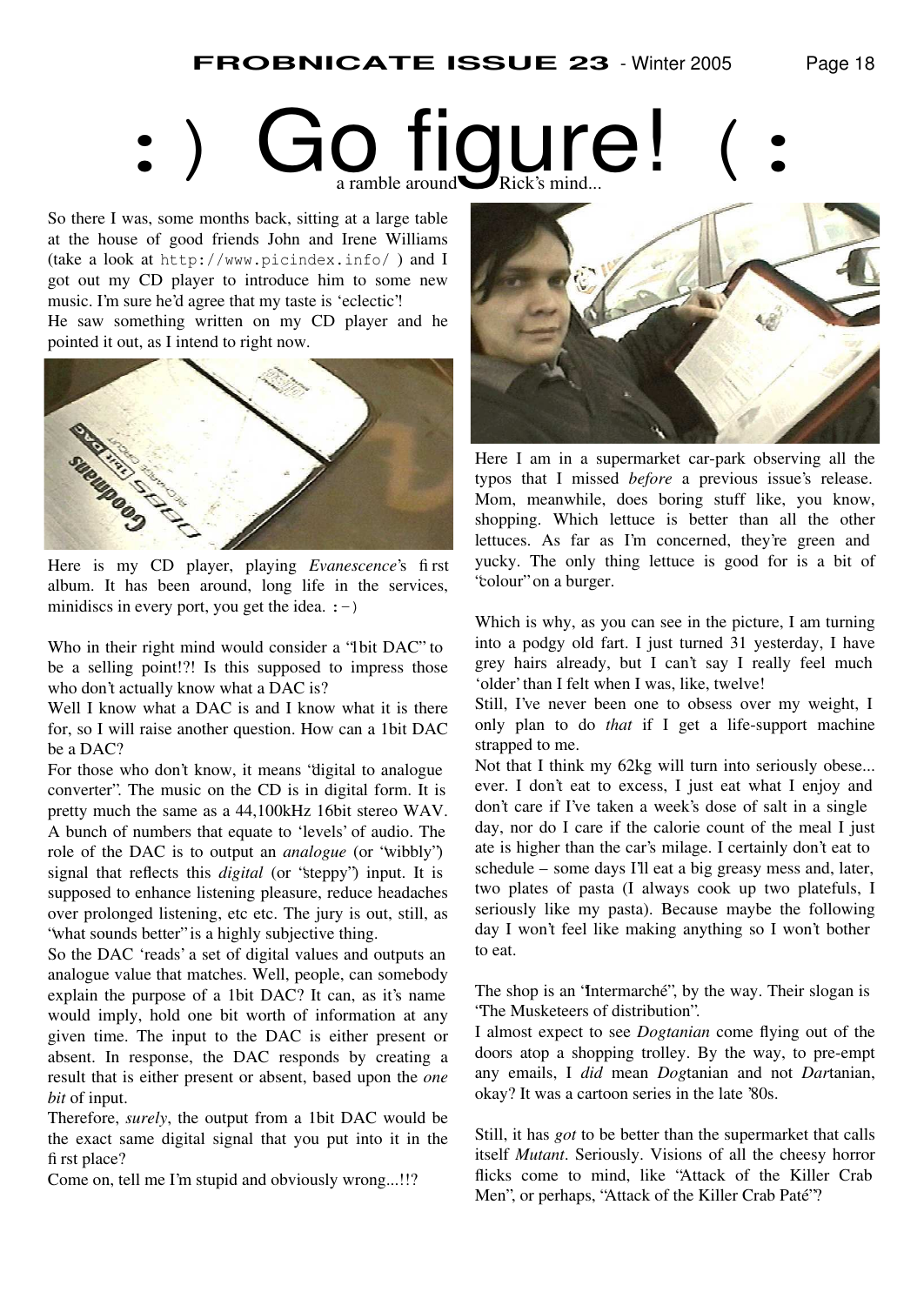Over two weeks have passed since I wrote the previous page (on 2004/12/17). It is the first day of 2005. And the electrics in most of the house are not working. We have no running water (electric pump) and no flush toilet (electric grinder-upper), no lights in all but two rooms. Why?

Well, you've got me. This is *old* wiring and as such it only has four fuses. A neutral fuse (bloody dangerous) and one on each of the three phases. The only other device is a 650mA trip-switch. And, at random intervals, it tripped. It could be switched back on, but then it'd trip out again twenty minutes later. We thought we'd narrowed it down to the pump so I switched it off and all was fine...

...for three hours. I have physically removed all of the older wiring and and running the two (newer) bedrooms. It's enough for a kettle and, of course, the laptop. But it could be better. Still, at least it hasn't been *that* cold yet.

My theory is an earth leakage fault. It can't be a direct short as it did come back on, and I've been out and wobbled the one strung cable in case it was wind degradation. The thing is, for some reason almost every room has a three-phase outlet. Because of this, threephase is routed all around and the single-phase things have been added ad-hoc. It is a nightmare! So we are currently waiting on an electrician to do diagnostics, hopefully with better equipment than I have.

The reason why I think it is dangerous to have a fuse on the three phase neutral is because I thought I'd remove it to kill all the circuits. A lot less hassle than poking around under the main trip switch. Well three phase doesn't work like that, does it now? Suddenly the lights in the living room and kitchen became *really* bright. I'll leave "why" as an exercise for you, dear reader.

Anyway, a fault on a phase should blow the phase fuse. Having a fuse on neutral seems to me like a weak link. Should it blow, or fail for any other reason (like, perhaps, because it is older than *I* am?) then most of the nice 230V outlets will suddenly become not-so-nice 400V outlets. Stuff won't react nicely to that! It's a weak link.

Modern French houses have switchboards. I don't mean like the ten-in-a-row used in many English houses, I mean they have upwards of thirty or forty switches in their fusebox. Some of these are doubled up, like one may be a regular breaker and another a 30mA breaker, but it must surely be better? I could look at a flpped breaker and think "A-ha! A fault in Area 51, better look at it". Currently I look at the tripped breaker and think "A-ha! A fault... erm... somewhere."

Yeah. That helps. This Christmas saw quite an interesting line-up of movies. If your taste in movies is like mine, keep an eye on *The Horror Channel* (#330 on a Digibox) for a movie called "*Asylum Night*". It is great. And, even better, it is both new and British!

"*Shrek*" gave us a weird green guy and possibly one of the most memorable/beautiful renditions of a Leonard Cohen song that I've ever heard.

It was nice to finally see "*Harry Potter*". The story itself was the usual good vs bad morals mix, nothing too unusual there. It was nice (refreshing) to see special effects used to enhance the movie rather than make the movie. Loved the chess game!

There isn't much to say about "*Armageddon*" really. Gung ho from the opening credits to the end credits. Possibly the best bit of the movie is the Russian bloke's way of fixing things.

I think " *Mrs. Caldicot's Cabbage War*" came a bit too close to reality. For those of you reading for the first time (hiya!), I was an Agency Care Assistant three years back when I lived in England. We used to be called "auxillary nurses", if that's a help. Looking after old people. So this movie didn't nearly dig deep enough, but I can think of a few who could be a Mrs. Caldicot had they not lost hope.

Talking of lost hope, we slide straight into "*AI*". Did the Schindler movie break Steven Spielberg? *A.I.* was an extremely depressing movie. If you've never seen it, the most enjoyable moment is the "I love you mommy!" as mommy gets the robotic boy to imprint. But then things change. Sometimes not logically, like how come eating spinach splatters green gunk all over the circuitry but he can have his mouth open in a pool without shorting out? Or the ending. The ending was very very weird. But, tragically, the ending was not a solution. Nor a resolution. Nor, dare we pray, a tying up of loose ends etc etc. No, the ending was, in it's way, a final summing up of all the previous upsets with the über-tragedy. It is certainly an interesting and attention-holding film, but do *not* expect to walk away a happy bunny. I don't think I've seen such an sad/upsetting movie since " *Lamb*".

Thank God, therefore, for "*Don't Say A Word*". The film starts with a selection of tragedies and it ends nicely.

One last thing: if you are a fan of horror movies, try to catch " *Kolobos*" on *The Horror Channel*. Bunch of freeloaders wanted for a "Big Brother" type of deal, with video and stuff. The twist here is a bizarre (some say nonsensical) ending. I'd be interested to hear your thoughts on what the ending of this movie means...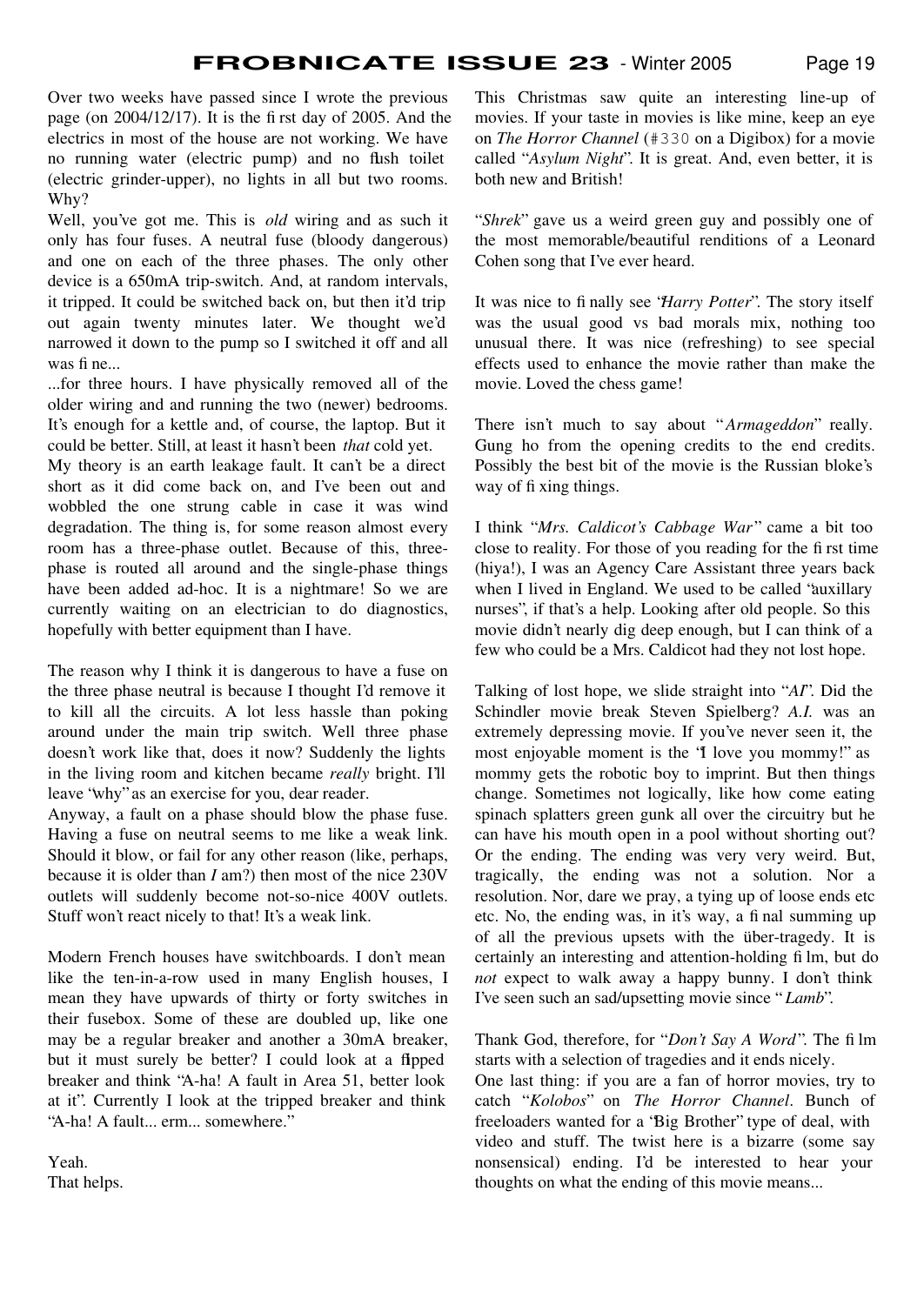Now it is time to take on the McDonald's corporation. I guess it is a possessive 's'? I dunno.

Anyway. The date is 8th January 2005. The time, 14:56 according to the till receipt. The place? Châteaubriant (Loire-Atlantique, France). The receipt says "Resto 975".

I got a "Maxi BestOf Royal Deluxe". That's the French way to say a McDeluxe – go large.



As you can see from the picture, there was a burger and a large-size chips. And a coffee.

My complaint? What the hell is up with the chips? This is *exactly* as it was given to me. I haven't eaten a single chip, and I've taken this picture (and written this) because, frankly, I find this an insult.

Why does it happen? They scoop fries using a plastic thing that funnels the fries into the carton. Now if you squeeze the carton slightly while filling... you end up with what is above. By volume, weight, and any other measure you care to name, I would bet that the amount pictured is *less* than a properly-filled medium size carton.

You will notice that there are two milks beside the coffee. This, apparently, is your "allocation". I happen to like four milks in my coffee. Am I being greedy? Well let's consider two facts. Firstly you often don't get any milk at all unless you ask, so I can't imagine my four will send the company into receivership. The second reason? If you get the coffee (tea, hot chocolate...) with your meal instead of a cold drink, most of the time it is put through the till as a Coca-cola. The quoted unit price of a big Coca is 2,20. The list price of a hot drink? 1,00.

Who to blame? Well I'm short-sighted so don't ask me to read the McServeuse's name tag. The till receipt says "Delphine C", but I have been served by a bloke apparently called "Sophie". Either that or they don't log in and out according to who they are.

We move from McDonald's and travel about half a mile north to my favourite (!) place, the E.Leclerc supermarket. Same town. I have mentioned, previously, their paranoid theories regarding backpacks and such. This Christmas mom and I visited to look for a advent candle. There was one. Actually there were two. No price. No ticket on the shelf. I tried the scanner and it didn't want to know. So I took it to the information desk. The girl there tried to pass it through the till, which objected. So she walked me to the shelf. I might have been English but how stupid do I look? She tried the scanner, and seemed surprised at the response. I asked her if perhaps it was "gratuit"? But, well, I don't think this person had any sense of humour. Or maybe they appreciate Christmas shoppers about as much as I do! Anyway, she gave the article to her superior. She (the superior) tried the bar code in a computer. By now I was figuring that the code just wasn't going to work. Actually, it looked as if the computer blue-screened on her. So at this she informed me "No", and she sent the other girl to retrieve the other candle. So I made my own with a normal candle and a board marker. But, really, how do they manage to have a product with no price, no ticket, no recognised bar code, yet it is out on the shelf? I just find it a shame that I hadn't taken it to the till – imagine the chaos that it could have caused!

This time of year is when the French produce something called a "frangipane". It is a kind of pie, like an apple pie, but flat and covered. Inside is a marzipan paste. Now marzipan, in my experience, is like "Marmite" (or "Vegemite" if you're Aussie). You'll either be thinking "mmmm", or "ewww". If you ever buy one, don't tuck in with great enthusiasm. It is traditional to hide a little ceramic figurine inside. I got... a Tellytubby. (argh!) Just be warned, okay? Your teeth wouldn't like it.

Does anybody know what on earth a "Clemenville" is? I like... I don't recall if it is a tangerine or a satsuma. It is the little orange thing with a thick skin that just sort-of falls off. Very sweet. Clementines have skin more like an orange that you need to, sometimes, prise off. Enter something new in the supermarkets. The "Clemenville". Is this a French name for something that exists or has somebody bred a new mini-orange?

Recently there was a mouse in my bedroom. It didn't overly bother me (some people freak about now), but the weirdest thing is that the scratching on a cardboard box is one of the few things to wake me from a deep sleep. It succeeded where alarm clocks fail! So mom got me a mouse trap. A cute little creation that actually includes a lump of 'fake' cheese. It didn't work.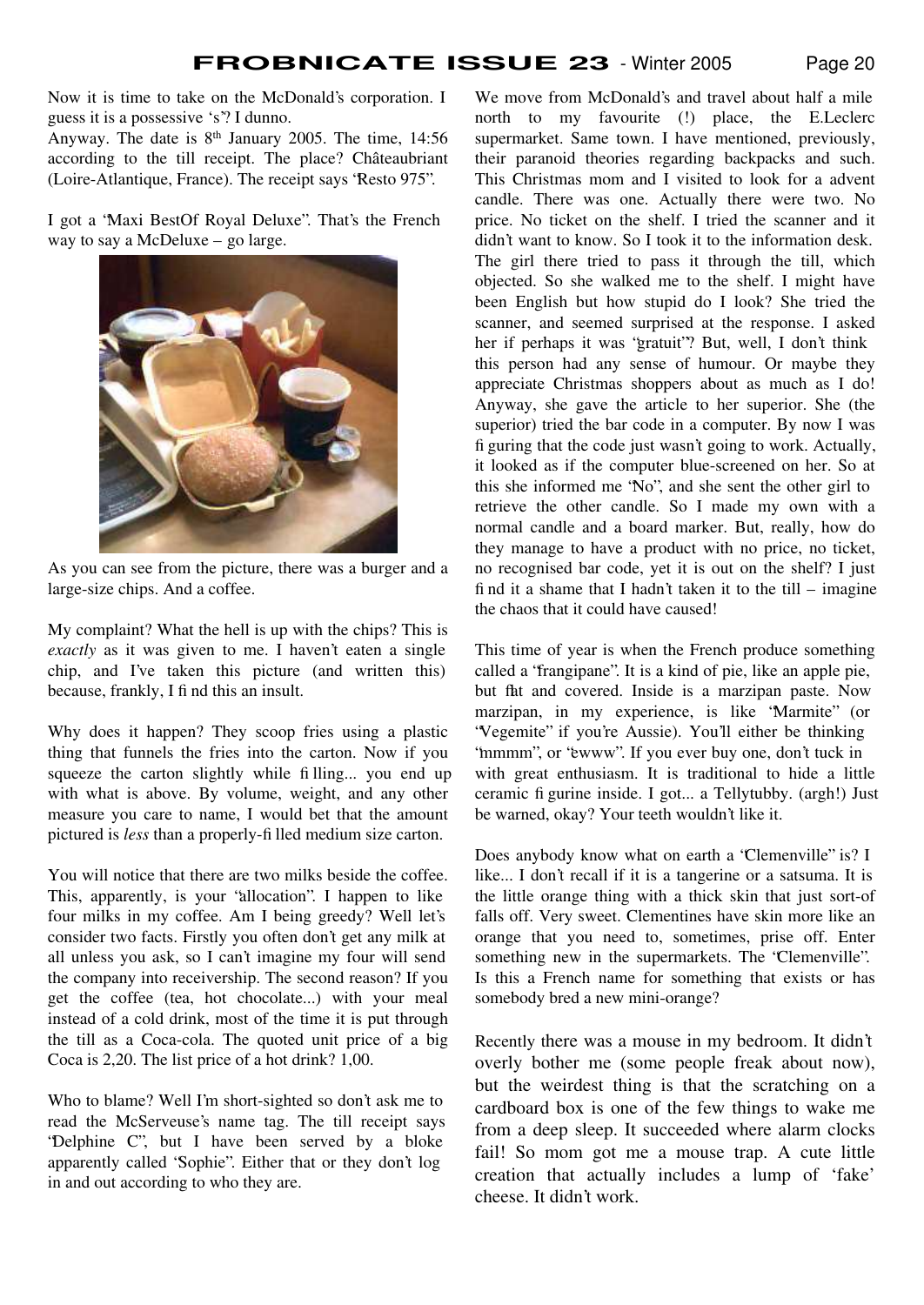What else didn't work were our cats. I tried the three younger ones (individually) and the result? One explored. One freaked because the room had changed. The third? Just sat and purred. Like, *so not helpful*!

So we got a regular mouse trap (called *Lucifer*!) and mom introduced me to a "secret recipe".

Peanut butter.

I said "what about cheese? chocolate? cake?". Mom was adamant that peanut butter would do the job. So, highly sceptically, I placed a dollop of peanut butter on the trap, and left the trap on the floor of my room...

...the mouse was dead less than four hours later.

*Lucifer* had done the job brutally. The mouse's head was caved in; frankly, at least it would have been quick.

So – mom's secret mouse bait. Peanut butter.



Have you noticed how much things are being dumbed down? If you go into *SkyActive*, you'll see the URL quoted as: sky.com/news What's so wrong with "www.sky.com/news/"?

Shall I mention a cleaning product being advertised on English TV? A product called "Bang"?

But perhaps the most depressing example of dumbing down are the news reports of the recent tsunami in Asia. It isn't a "tsunami" any more. It is now a "big wave". Over a hundred and fifty thousand killed by a "big wave". It doesn't really do any justice to what happened, does it?

Simple question for you. How do you spot a committed geek?

Answer? One who sees op-codes in licence plates and things. For example:



Okay, it is a 6502 op-code. I've seen a sweet girl on BBC's news, surname "ORR". "BIC" is a type of pen. Pigs live in a "STY". Oops, 6502 again.

I think it'll be much harder to find "STMFD" somewhere!

Then again, how easy do you think it'd be to find a bright red British phone box in a town in north-western France? Not in a private collection, but just plonked in the middle of town.

Difficult?

Actually. No.

If you find *Nantes* on a map, head south-east until you get to a place called *Clisson*. If



you move about five miles north you'll come to a place called *Vallet*. Boards on entry to the town proclaim it as *The home of Muscadet* (mmm, nice...). And right there, in the town, is a red phone box. It is, perhaps, ironic that there's such a thing in a little *French* town. How many still exist in the UK?

I'll end this time with a tricky little question for you. Look at the picture below. I don't want to know who it is (I have no idea)... all I want you to tell me is what she is doing. A sort of "what happens next?".



PS: No, it is not Cameron Diaz (I think!). Rick, 2004/12/17 - 2005/01/08

### **ADVERTISE IN FROBNICATE!**

It is *free*, and entirely at my discretion.  $:-)$ 

Between 2004/10/20 and 2005/01/05, *Frobnicate* issue 22 was downloaded **2227** times (with duplicate entries removed).

The OvationPro version was downloaded 201 times, the PDF version 2026 times.

You could reach a potential 2000+ readers. Simply send a RISC OS DrawFile (preferred), OvationPro document, HTML document, etc. Adverts will be inserted to fill space on pages. Please note: maximum content size is 16K unless pre-arranged.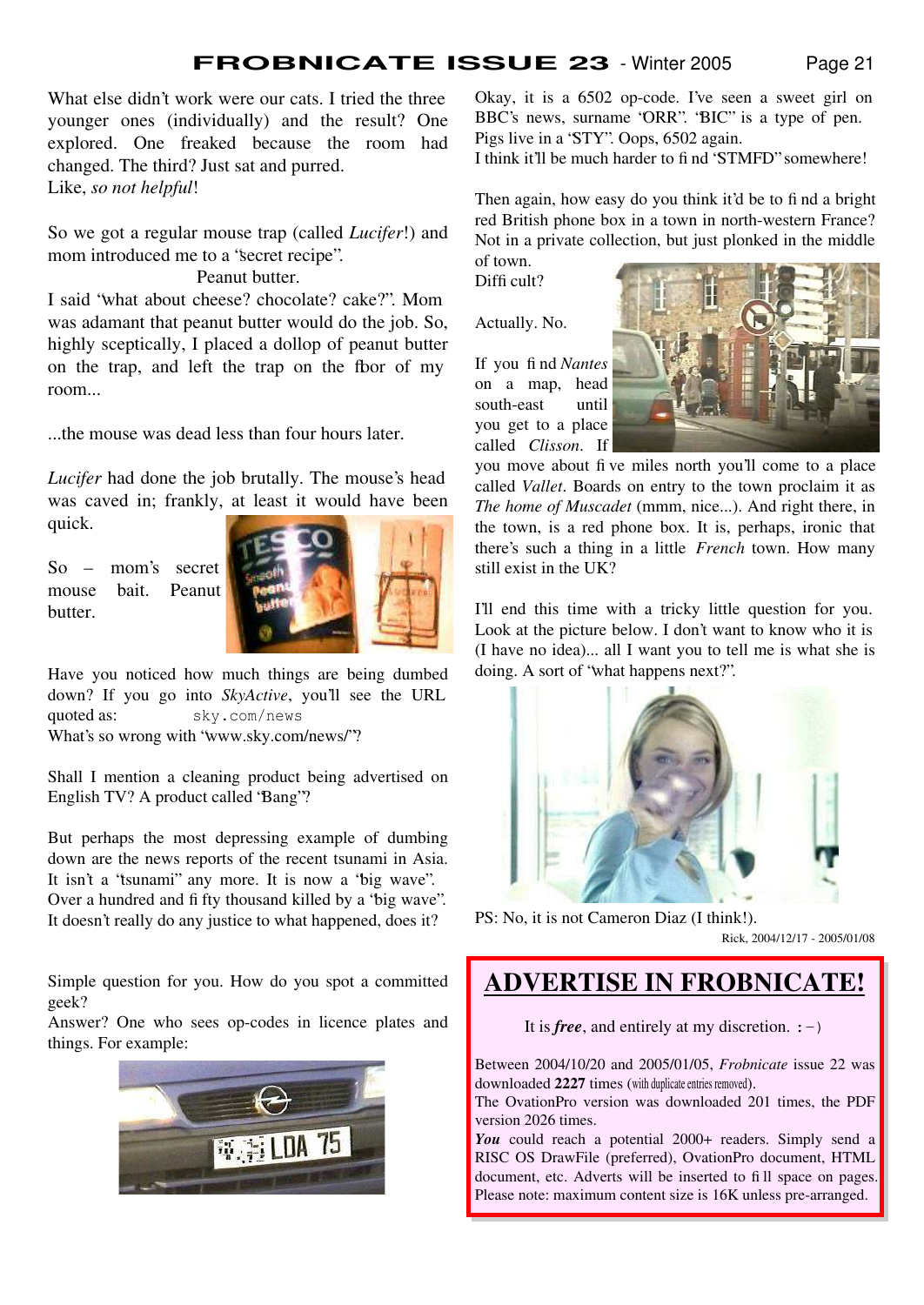## The spArchive

#### You kids today.

With your broadband and your 24/7's. You want free email. You moan if it takes too long to download a bootleg DivX of your favourite TV series.

You have *no* idea how good you have it.

Me, old fart moi, lived in an era when there was no internet. When dial-up access was *the* way. Yup. Every SysOp was the master of his BBS. When calling London from Camberley would incur national rate charges. None of this penny-aminute rubbish, or unmetered. Companies such as Microsoft simply couldn't exist. If they placed a download of XP SP2 on their BBS (no websites, remember), people would laugh and say "how the hell am I supposed to download *that*?". Oh, and you were on a roll if your computer had 4Mb RAM and a harddisc with < 100Mb storage. So, I guess, XP wouldn't have ever been possible. Oh no. *We made do with GEM*.

The picture speaks for itself.



The attribution? RS catalogue, July-October 1988. The price? If you cannot read it, know that *you* could own this classy 2400bps capable modem for *only* **£795**!

Recently I asked a friend if his printer cartridge included the print head, or if it was just an ink tank. He wasn't sure, and these days (thanks to protectionism more than anything else) it isn't reliable to look for 'contact pads' to tell them apart. Looking from the *bottom*, on the left is a Hewlett-Packard cartridge for the older colour DeskJet (i.e. 540, etc) range. You can clearly see the print area (lower middle). On your cartridge it'll be a gold or copper coloured square, probably with ink smudged around it. This is the best type of



setup as if you mess things up with a bad refill, a new cartridge will get your printer 100% perfect again. It is costlier though. Many modern cartridges are easily capable of 1200 dots per inch, often with variable-sized dots.

On the right, an ink-only refill for an Epson Stylus Color 640 (and compatible). These cartridges are often cheaper if they are clone parts, but since the print head is fixed inside the printer, a bad refill can be a veritable disaster. You can see the ink drain holes.

Why do I mention refills and clones? It's because very often the two different types cost *the same* when you buy original parts. One is tech'd up, one is just a tank full of ink. Yet, with excuses, the manufacturers will justify the prices, which are often in the region of 40 or 50 euros *just for the colour cartridge.*

You can, actually, buy a *new* cheapy colour printer (about 69 euros) and chuck it when it runs out of ink. Just go purchase a new one! As amazing and stupid as it sounds, it'd actually be cheaper than most *original part* refills. Let's hear them justify *that*!!!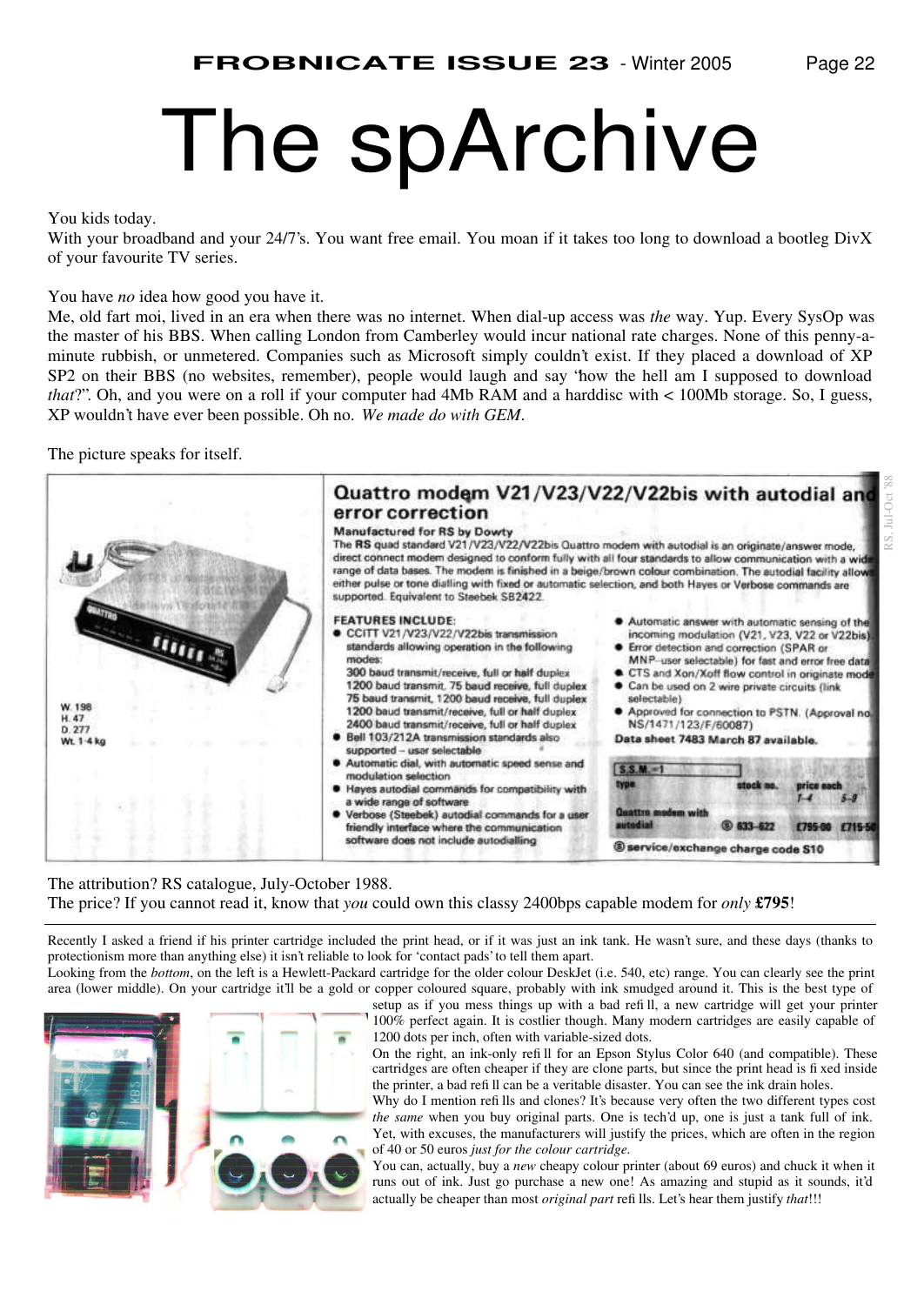# nearly...

### by Stephanie-Jane Murray

Spare a thought for us almost-OAPs who still live in fear of technology. If we own a computer, it stares at us with terminal loathing, daring us to conquer the simplest command. It emanates intense dislike, ruthlessness, capriciousness and an incomprehension as to why humans over the age of 50 have an inherited gene that prohibits them from ever truly understanding modern mechanical devices. We can't programme our video / DVD recorders (but our 4 year old nephew can), set our digital linked-to-the-atomic-clock-at-Rugby alarms, make sense of the instructions for using the cappuccino/latté/espresso coffeemaker with the metal thingie that makes 3,000 bars pressure in the froth (!), can't send either MMS or text messages, – and we mostly live with a secret, terrible fear that merely pushing the "on" button on the monitor will more or less instantly cause it and/or us to blow up, regardless of what "Computers for Dummies" says.

If you think exclusion from the bright, new world of advanced technological equipment is difficult, think how it feels to not only be a charter member of technophobes anonymous, but also to be the mother of *Frobnicate*'s author. How many millions of times has he been heard, head in hand (or head banging against the wall) to say, "MOTHER! It is so easy that a three year old can do it!! Why can't you?"

Perhaps because I'm a good few years past being three?

Yet...yet there is something to be said for us Luddites. Back in the Dark Ages of my youth, we were taught practical things like writing, good table manners, and how to occupy time in that vast void without televisions, videos, computers, mobile telephones, Walkmen, et al. Can you imagine *that*? It was even before the Beatles, before McDonald's, before alcopops. What a world, eh?

I find the computer keyboard frustrating. I was trained in touch-typing; why it was called *touch* typing is mystifying – all keyboards were manual, great metal things you had to hit ("stroke" was the correct term, but "hit" was how you did it). We learned our ASDFG home position off by heart, to use the space bar with the thumb and the Caps Lock with the left little finger. Who on earth designed the computer keyboard to have the very important Ctrl key exactly where I am used to finding the